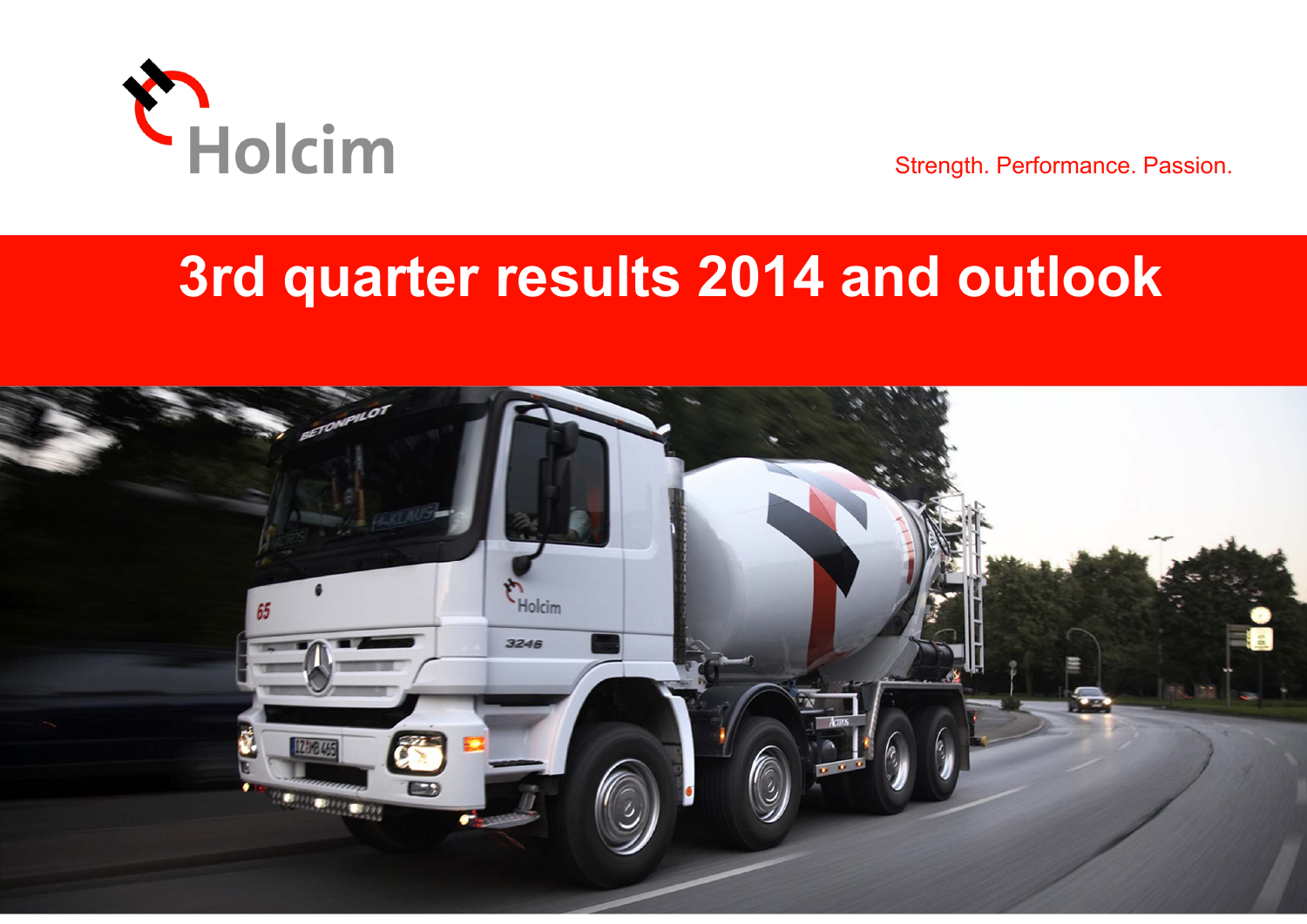# **9M 2014 Milestones**

- • Like-for-like Group cement volumes increase driven by Asia Pacific, North America and Africa Middle East
- $\bullet$ Achieved Holcim Leadership Journey savings already exceed target
- •Like-for-like net sales up in all regions
- • Like-for-like operating profit increases despite restructuring (CHF 37 million) and merger related costs (CHF 54 million)
- • Operating profit margin (adjusted for restructuring and merger related costs) up to 12.7% from 12.0%
- •Adverse exchange rate impact easing during Q3
- • Final and adjusted agreement with CEMEX reached after unconditional receipt of clearance from competition authorities
- $\bullet$  Proposed merger on track for H1 2015 completion; all necessary filings completed
- 2014 outlook for higher organic operating profit and margin confirmed

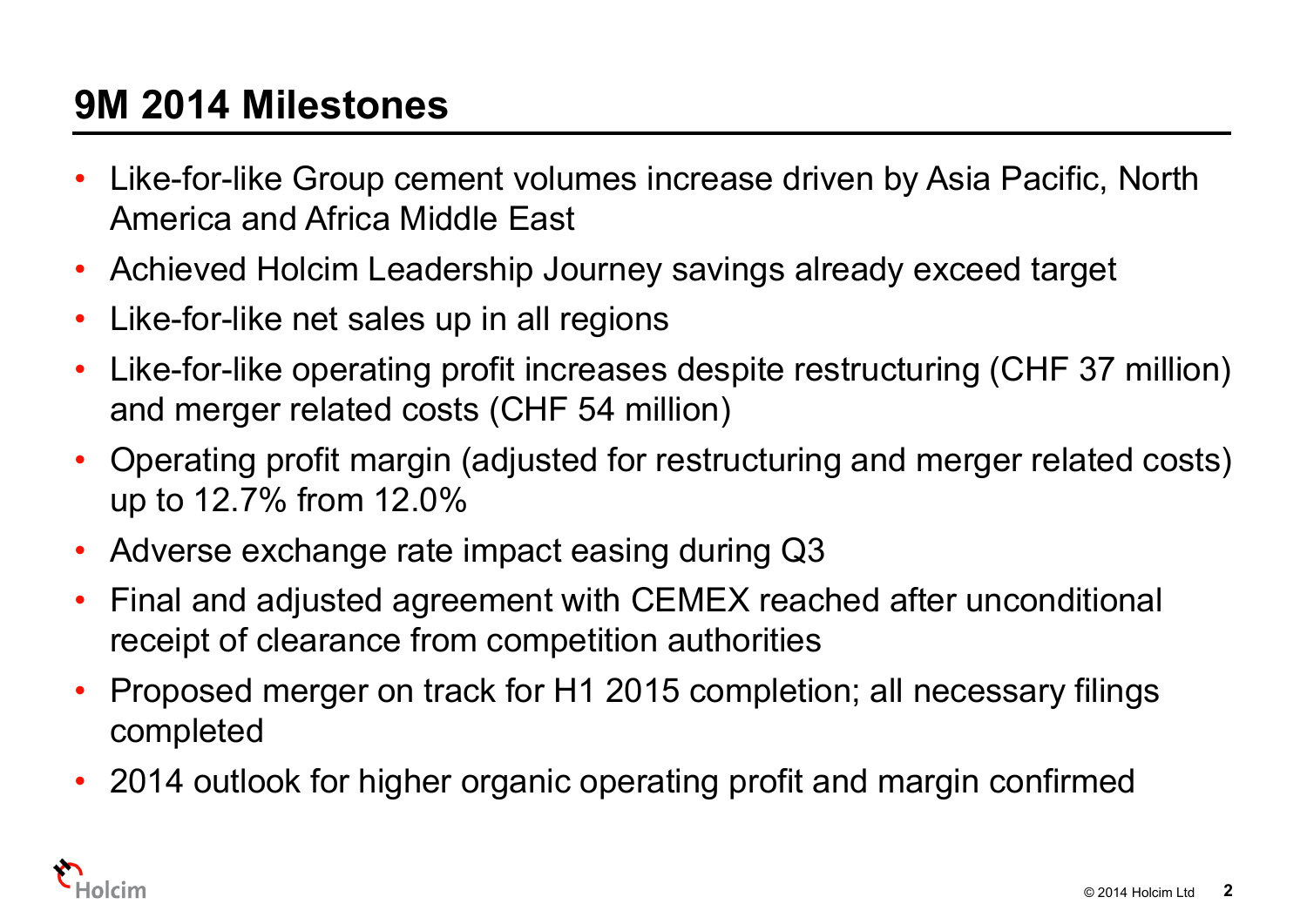# **Holcim Leadership Journey is on track**

| All figures in million CHF                          | 2012      | 2013             | 2014            |                                      |             |
|-----------------------------------------------------|-----------|------------------|-----------------|--------------------------------------|-------------|
|                                                     | achieved  | achieved         | <b>9M</b>       | achieved<br>cumulative since<br>2012 | cum. Target |
| <b>Customer Excellence</b>                          | 31        | 135              | 214             | 380                                  | 500         |
| Customer focus                                      |           |                  |                 |                                      |             |
| Value management                                    |           |                  |                 |                                      |             |
| Pricing policies                                    |           |                  |                 |                                      |             |
| Marketing and sales forces skills and motivation    |           |                  |                 |                                      |             |
| <b>Cost Leadership</b>                              | 127       | 808              | 377             | 1'312                                | >1'000      |
| Energy and AFR                                      | 40        | 187              | 91              | 318                                  | > 300       |
| Logistics                                           | 0         | 162              | 75              | 237                                  | > 250       |
| Procurement                                         | 48        | 203              | 141             | 392                                  | > 250       |
| <b>Fixed cost</b>                                   | 39        | 255              | 69 <sup>4</sup> | 363                                  | > 200       |
| Total increase <sup>1)</sup>                        | 158       | 943              | 591             | 1'692                                | >1'500      |
| Cash cost to achieve the savings (one-off)          | 3)<br>239 | $\boldsymbol{0}$ | $\mathbf{0}$    | $\mathbf 0$                          |             |
| $\overline{\mathsf{A}}$ dditional CAPEX net $^{2)}$ | 48        | 170              | 37              | 255                                  | 100-180     |

1) The base line is the financial year 2011 amounting to CHF 2'308 million (excluding one-off charges 2011 of CHF 375 m and w ithout fluctuations in currency, changes

in scope of consolidation and similar market conditions). Adjusted for the sale of 25% of Cement Australia and Siam City Cement, the new base is CHF 2'193 million.

2) Additional CAPEX net comes from prioritization of CAPEX based on the speed of the returns (ROIC).

3) Original amount w as projected < CHF 120 million for 2013; having spent already CHF 239 million, no additional restructuring cash costs are foreseen at this stage

4) excluding CHF 28 million of restructuring costs in Europe (mainly Spain and Belgium) and CHF 54 milion of merger related costs

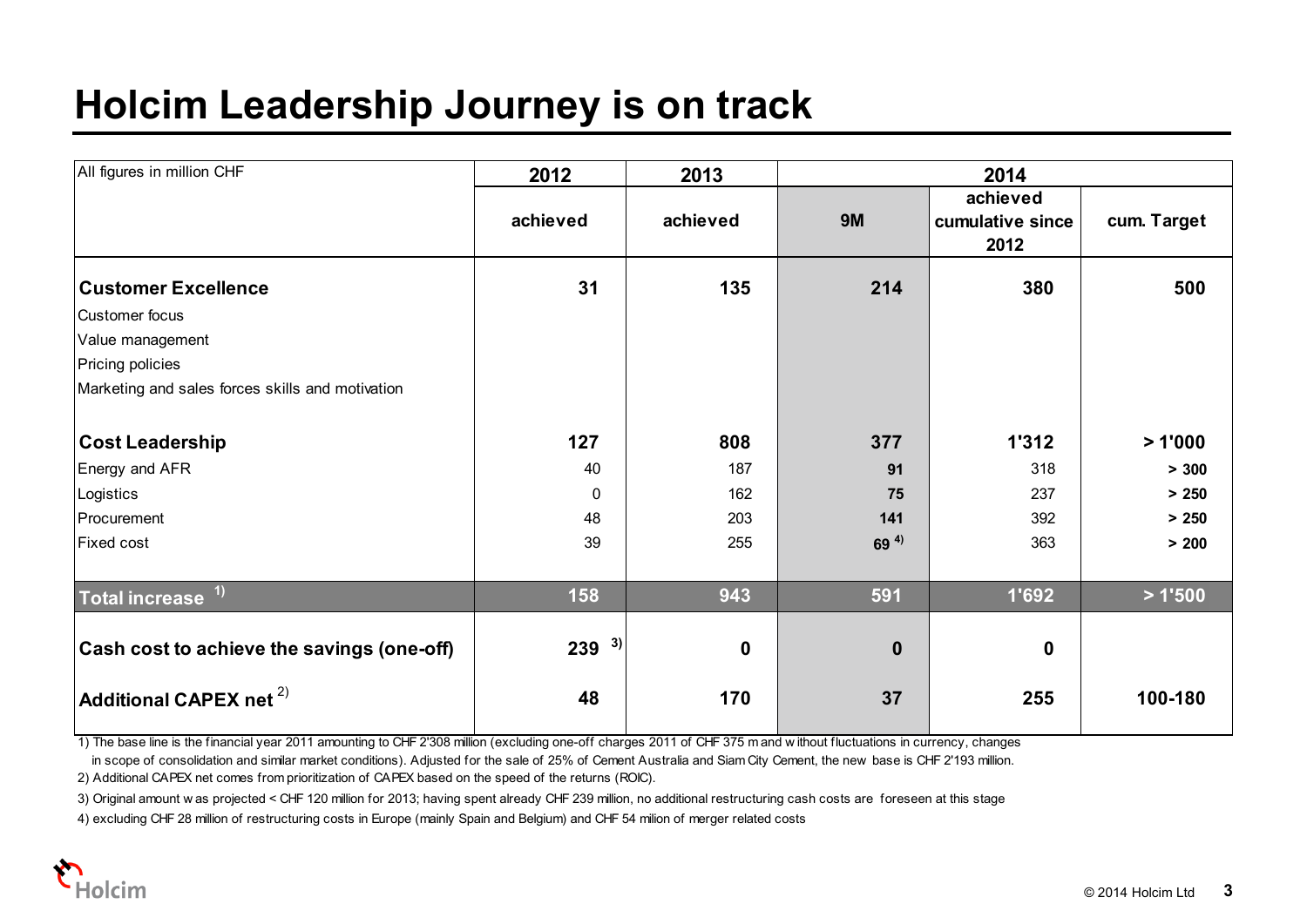# **Asia Pacific benefits from strengthening of business in India and the Philippines**

- Economies in Group region Asia Pacific remained on a growth path
- Construction activities in India started to pick up gradually
- Higher cement volumes mainly thanks to India and the Philippines
- Indonesia with volume increases in all three segments
- Operating EBITDA remained under pressure from negative currency effects and declined

| <b>Asia Pacific</b>                                   | <b>9M 2014</b> | <b>9M 2013</b> | $+/-\%$ | $+/-%$ LFL |
|-------------------------------------------------------|----------------|----------------|---------|------------|
| Sales of cement in million t                          | 53.7           | 52.8           | 1.8     | 2.6        |
| Sales of aggregates in million t                      | 18.7           | 18.8           | (1.0)   | (1.0)      |
| Sales of ready-mix concrete in million m <sup>3</sup> | 8.0            | 8.0            | (0.6)   | (0.3)      |
| Operating EBITDA in million CHF                       | 994            | 1.131          | (12.1)  | (1.3)      |
| Operating profit in million CHF                       | 702            | 801            | (12.4)  | (1.9)      |

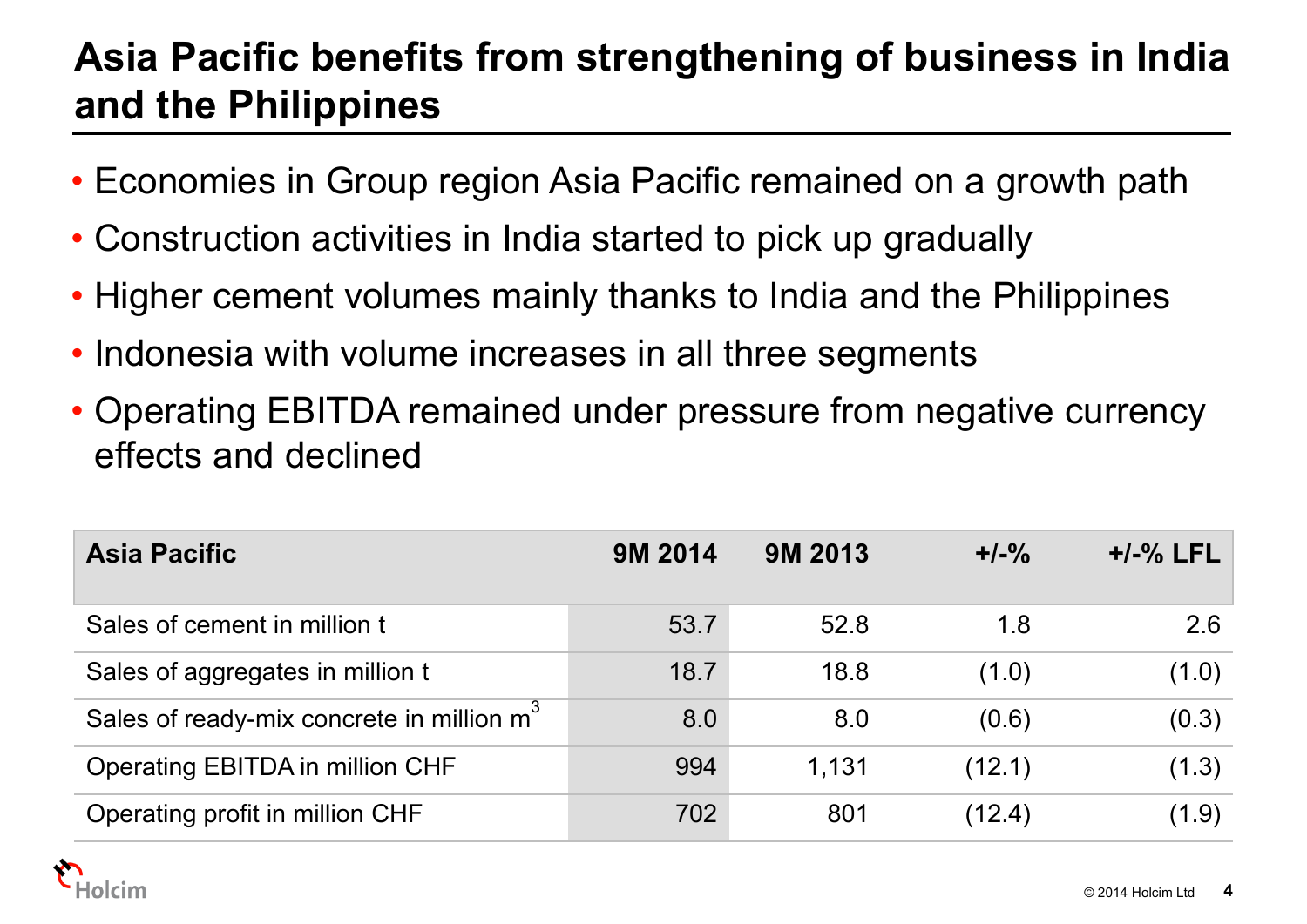# **Latin America impacted by challenging conditions in key markets**

- Economic development in Latin America remained uneven
- Mexico sees recovery from declines last year, Brazil with cement volume increases
- Aggregates and ready-mix concrete impacted by restructurings and plant closures last year
- Lower operating EBITDA also due to negative currency effects

| <b>Latin America</b>                                  | <b>9M 2014</b> | <b>9M 2013</b> | $+/-\%$ | $+/-%$ LFL |
|-------------------------------------------------------|----------------|----------------|---------|------------|
| Sales of cement in million t                          | 18.4           | 18.7           | (1.4)   | (1.4)      |
| Sales of aggregates in million t                      | 6.0            | 8.0            | (25.1)  | (25.1)     |
| Sales of ready-mix concrete in million m <sup>3</sup> | 4.9            | 6.2            | (21.9)  | (21.9)     |
| Operating EBITDA in million CHF                       | 629            | 736            | (14.5)  | (5.5)      |
| Operating profit in million CHF                       | 490            | 575            | (14.9)  | (6.2)      |

1like-for-like adjusted for internal trading volumes eliminated in "Corporate/Eliminations" amounts to -0.9%.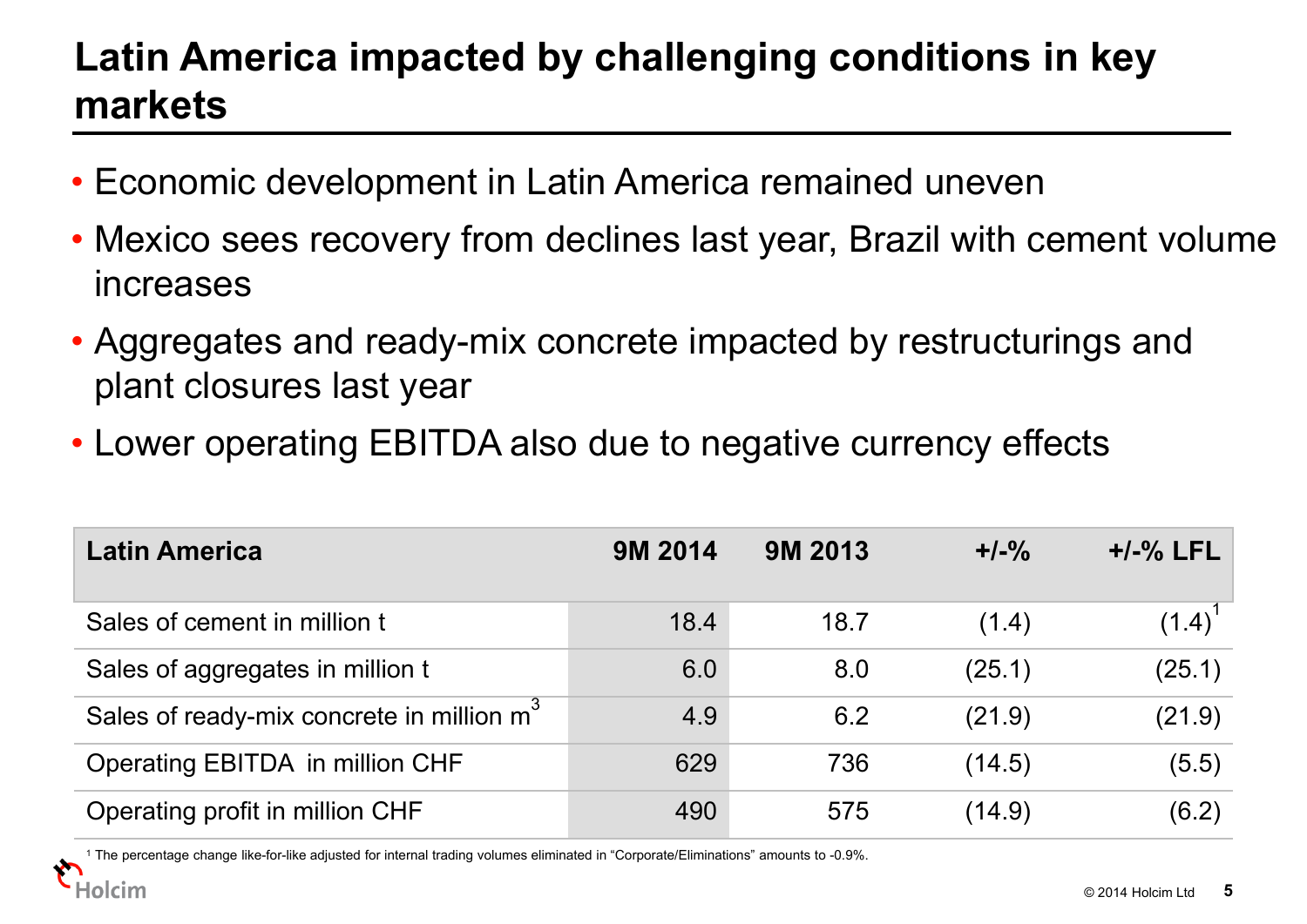# **Europe with solid financial performance thanks to restructurings and cost discipline**

- Some uncertainty following a strong first quarter with lively building activity
- UK benefits from ongoing strong demand for building materials
- Lower cement deliveries in Azerbaijan and Italy offset by higher volumes in Russia and Romania
- Operating EBITDA increased thanks to strong focus on cost management and restructurings

| <b>Europe</b>                                         | <b>9M 2014</b> | <b>9M 2013</b> | $+/-\%$ | $+/-%$ LFL |
|-------------------------------------------------------|----------------|----------------|---------|------------|
| Sales of cement in million t                          | 20.2           | 20.2           | 0.0     | 0.0        |
| Sales of aggregates in million t                      | 54.0           | 55.2           | (2.0)   | (1.4)      |
| Sales of ready-mix concrete in million m <sup>3</sup> | 9.0            | 8.9            | 0.2     | 1.0        |
| Operating EBITDA in million CHF                       | 727            | 693            | 4.9     | 6.8        |
| Operating profit in million CHF                       | 397            | 316            | 25.8    | 19.0       |

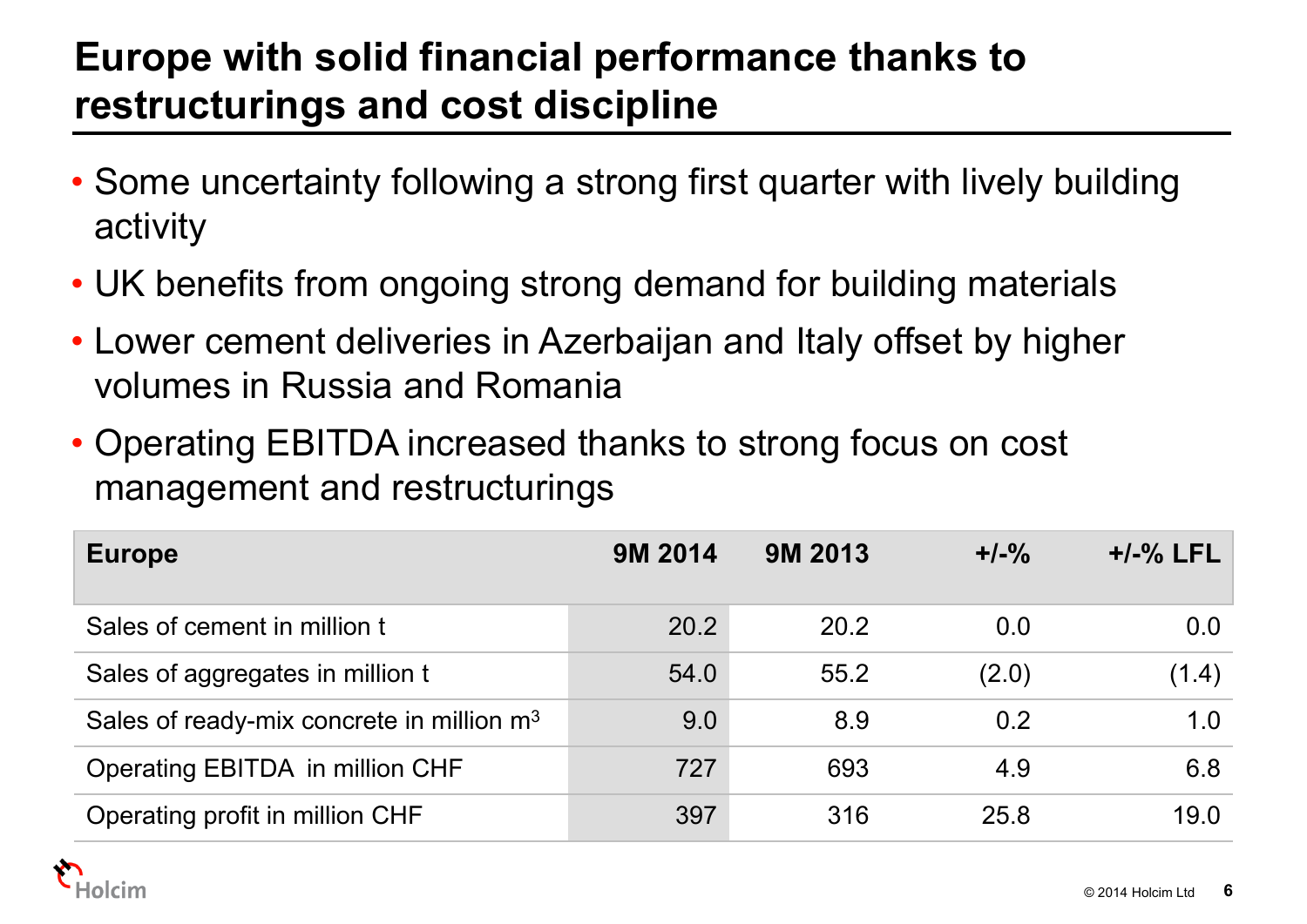# **United States drive solid recovery in North America**

- Residential construction remained key driver for the increase in construction activity in the US
- In the US, volume increases in all segments except ready-mix concrete
- Canada benefits from more dynamic construction markets
- Operating EBITDA up markedly as a result of the improved financial performance of both Group companies in the United States

| <b>North America</b>                                  | <b>9M 2014</b> | <b>9M 2013</b> | $+/-\%$ | $+/-\%$ LFL |
|-------------------------------------------------------|----------------|----------------|---------|-------------|
| Sales of cement in million t                          | 9.6            | 8.7            | 10.2    | 10.2        |
| Sales of aggregates in million t                      | 33.4           | 31.1           | 7.5     | 8.5         |
| Sales of ready-mix concrete in million m <sup>3</sup> | 5.4            | 5.7            | (4.1)   | 2.5         |
| Operating EBITDA in million CHF                       | 427            | 370            | 15.3    | 22.4        |
| Operating profit in million CHF                       | 215            | 147            | 47.0    | 56.7        |

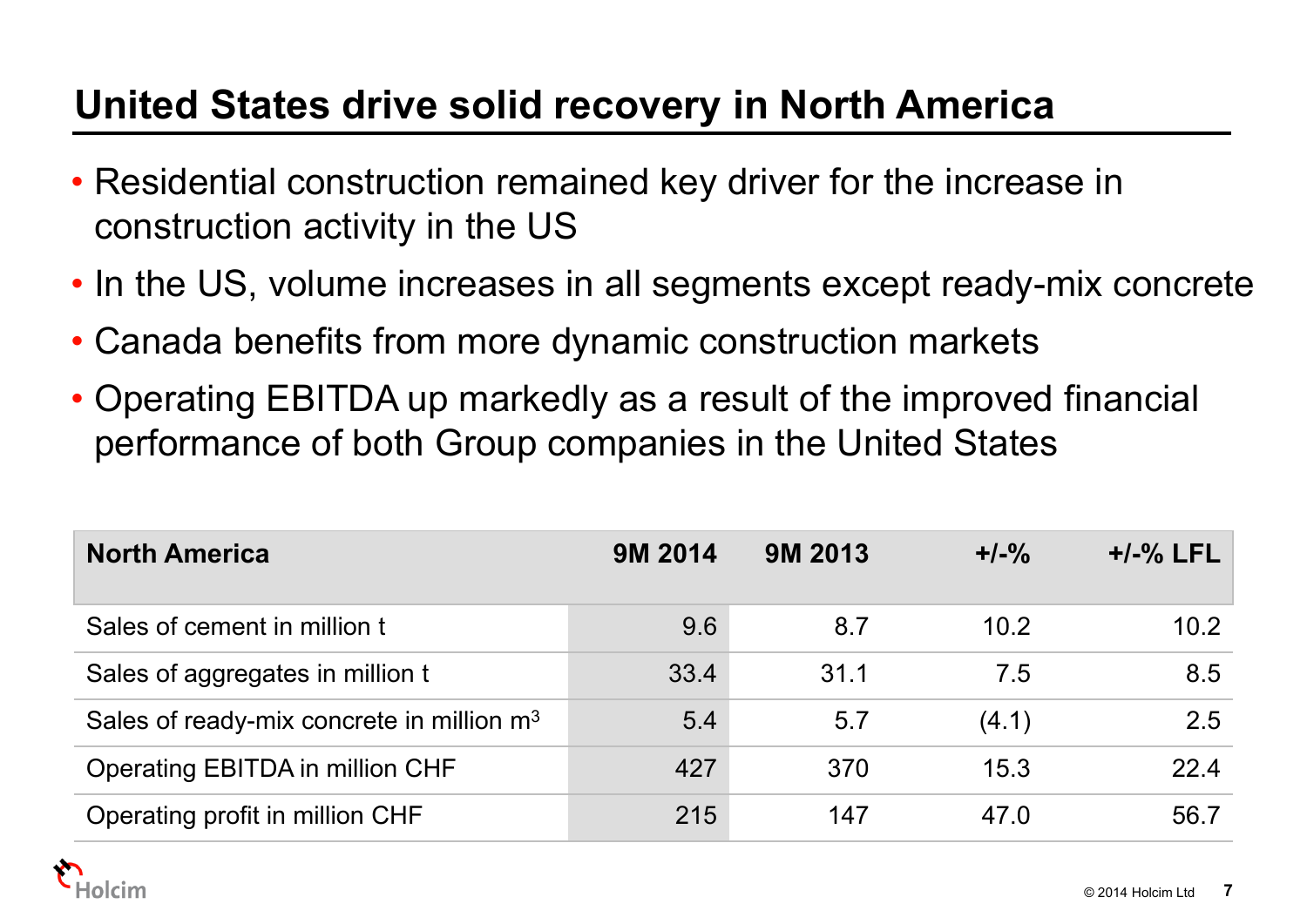# **Solid performance in Morocco supports Africa Middle East, despite impact from political risks**

- Increasing political tensions partly slowed down markets
- Morocco with significantly higher cement volumes thanks to exports
- Holcim Lebanon increased cement deliveries
- Operating EBITDA was down mainly due to the weaker performance in Lebanon

| <b>Africa Middle East</b>                             | <b>9M 2014</b> | <b>9M 2013</b> | $+/-\%$ | $+/-%$ LFL |
|-------------------------------------------------------|----------------|----------------|---------|------------|
| Sales of cement in million t                          | 6.4            | 5.9            | 7.5     | 8.5        |
| Sales of aggregates in million t                      | 1.5            | 1.7            | (8.4)   | (8.4)      |
| Sales of ready-mix concrete in million m <sup>3</sup> | 0.5            | 0.6            | (11.6)  | (11.6)     |
| Operating EBITDA in million CHF                       | 212            | 215            | (1.4)   | 3.4        |
| Operating profit in million CHF                       | 171            | 162            | 5.5     | 11.0       |

1Restated due to changes in accounting policies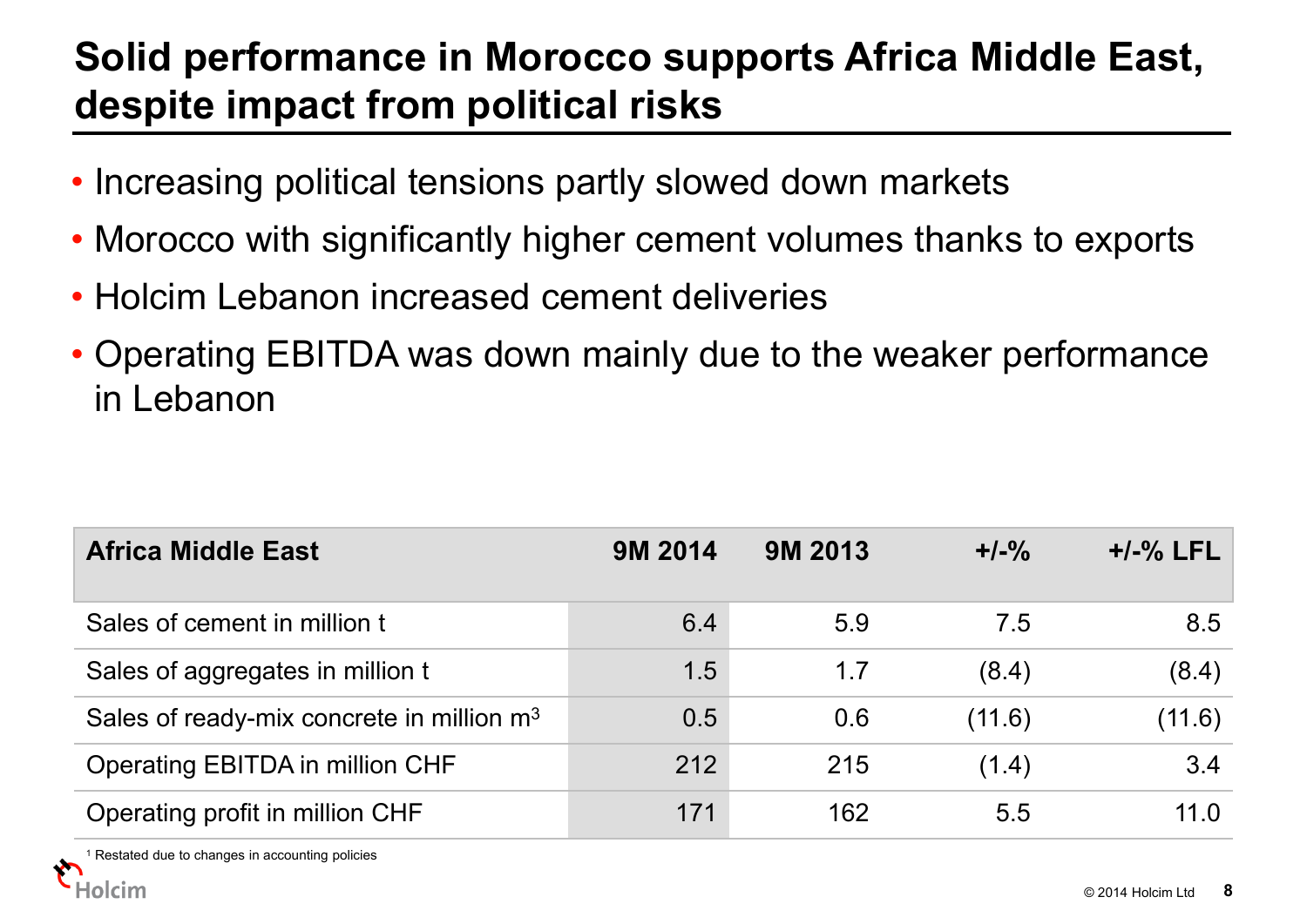# **Key financial figures – Q3 2014**

| <b>Million CHF</b>                  | Q3    |       |            | $+/-$      |           |              |
|-------------------------------------|-------|-------|------------|------------|-----------|--------------|
| (if not otherwise stated)           | 2013  | 2014  | <b>LFL</b> | <b>CIS</b> | <b>FX</b> | <b>Total</b> |
| Sales volumes                       |       |       |            |            |           |              |
| - Cement (mt)                       | 35.7  | 36.0  | 0.7%       | $0.0\%$    |           | 0.7%         |
| - Aggregates (mt)                   | 45.4  | 44.1  | $-2.6%$    | $-0.2%$    |           | $-2.8%$      |
| - Ready-mix $(mm3)$                 | 10.7  | 9.7   | $-6.8%$    | $-2.2%$    |           | $-9.0\%$     |
| Net sales                           | 5,292 | 5,182 | 0.9%       | $-0.4\%$   | $-2.5%$   | $-2.1%$      |
| <b>Operating EBITDA</b>             | 1,131 | 1,114 | 1.6%       | $0.0\%$    | $-3.1%$   | $-1.6%$      |
| Operating profit                    | 752   | 757   | 3.0%       | 1.3%       | $-3.6%$   | 0.7%         |
| Net income                          | 517   | 504   |            |            |           | $-2.5%$      |
| Net income -                        |       |       |            |            |           |              |
| shareholders of Holcim Ltd          | 469   | 447   |            |            |           | $-4.7%$      |
| Cash flow from operating activities | 905   | 865   | $-0.7%$    | 0.5%       | $-4.3%$   | $-4.4%$      |

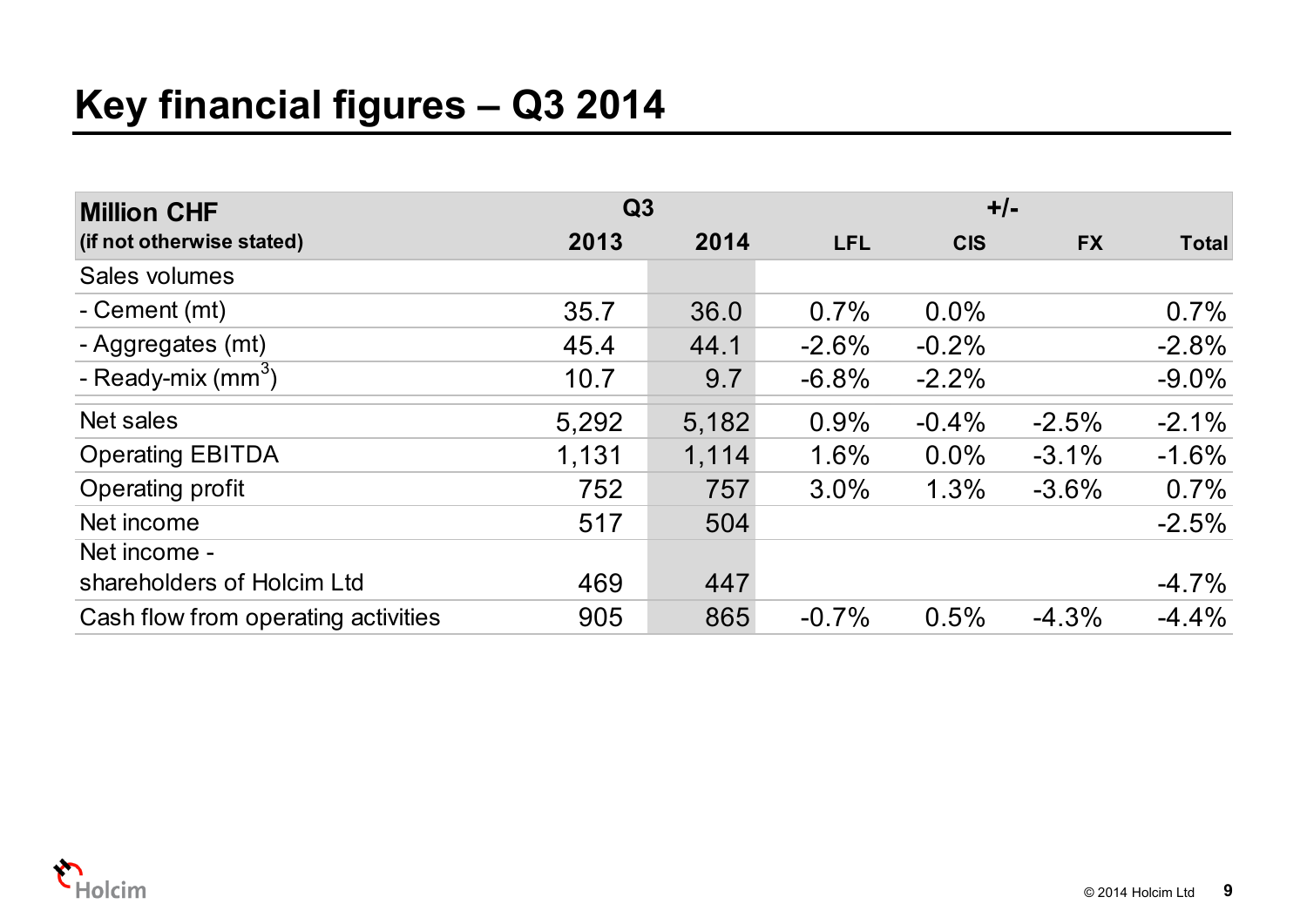# **Key financial figures – 9M 2014**

| <b>Million CHF</b>        | <b>Full year</b> | <b>9M</b> |        |            | $+/-$      |           |              |
|---------------------------|------------------|-----------|--------|------------|------------|-----------|--------------|
| (if not otherwise stated) | 2013             | 2013      | 2014   | <b>LFL</b> | <b>CIS</b> | <b>FX</b> | <b>Total</b> |
| Sales volumes             |                  |           |        |            |            |           |              |
| - Cement (mt)             | 138.9            | 104.3     | 105.9  | 2.1%       | $-0.5%$    |           | 1.6%         |
| - Aggregates (mt)         | 154.5            | 114.8     | 113.7  | $-0.4%$    | $-0.6%$    |           | $-1.0%$      |
| - Ready-mix $(mm3)$       | 39.5             | 29.5      | 27.8   | $-4.1%$    | $-1.6%$    |           | $-5.7\%$     |
| Net sales                 | 19,719           | 14,941    | 14,243 | 3.4%       | $-1.0%$    | $-7.0\%$  | $-4.7%$      |
| <b>Operating EBITDA</b>   | 3,896            | 2,951     | 2,740  | 0.7%       | $-0.5%$    | $-7.4%$   | $-7.1%$      |
| Operating profit          | 2,357            | 1,798     | 1,719  | 2.8%       | 1.3%       | $-8.4%$   | $-4.4%$      |
| Net income                | 1,596            | 1,277     | 1,161  |            |            |           | $-9.0\%$     |
| Net income - shareholders |                  |           |        |            |            |           |              |
| of Holcim Ltd             | 1,272            | 1,040     | 933    |            |            |           | $-10.3%$     |
| Cash flow from operating  |                  |           |        |            |            |           |              |
| activities                | 2,787            | 1,172     | 1,047  | $-4.0%$    | $-0.5%$    | $-6.2%$   | $-10.6\%$    |
| EPS in CHF $1$            | 3.91             | 3.19      | 2.86   |            |            |           | $-10.4%$     |

<sup>1</sup> Calculated on the weighted average number of shares outstanding

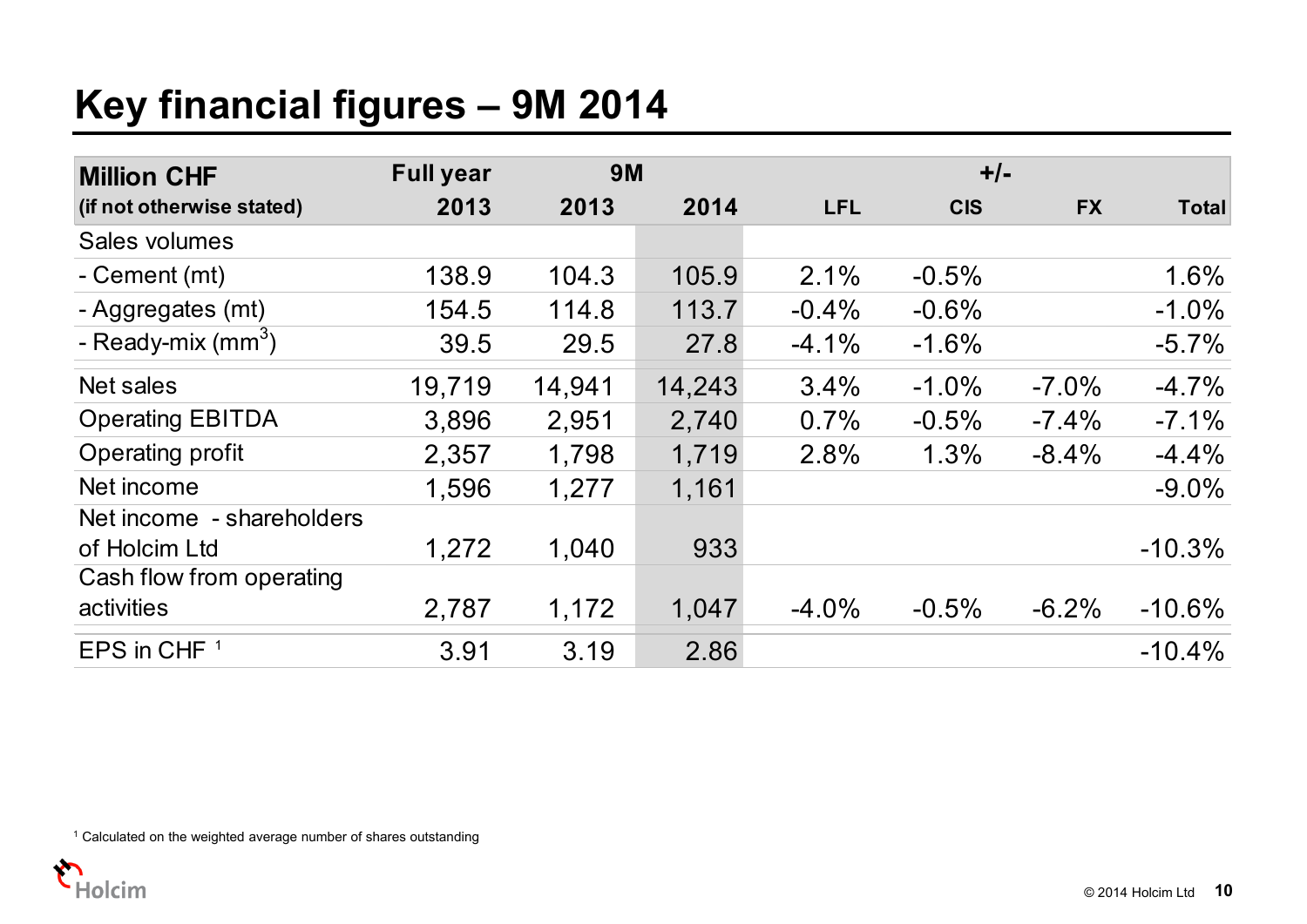#### **Cement – Sales volumes by region**



1 The percentage change like-for-like adjusted for internal trading volumes eliminated in "Corporate/Eliminations" amounts to -0.9.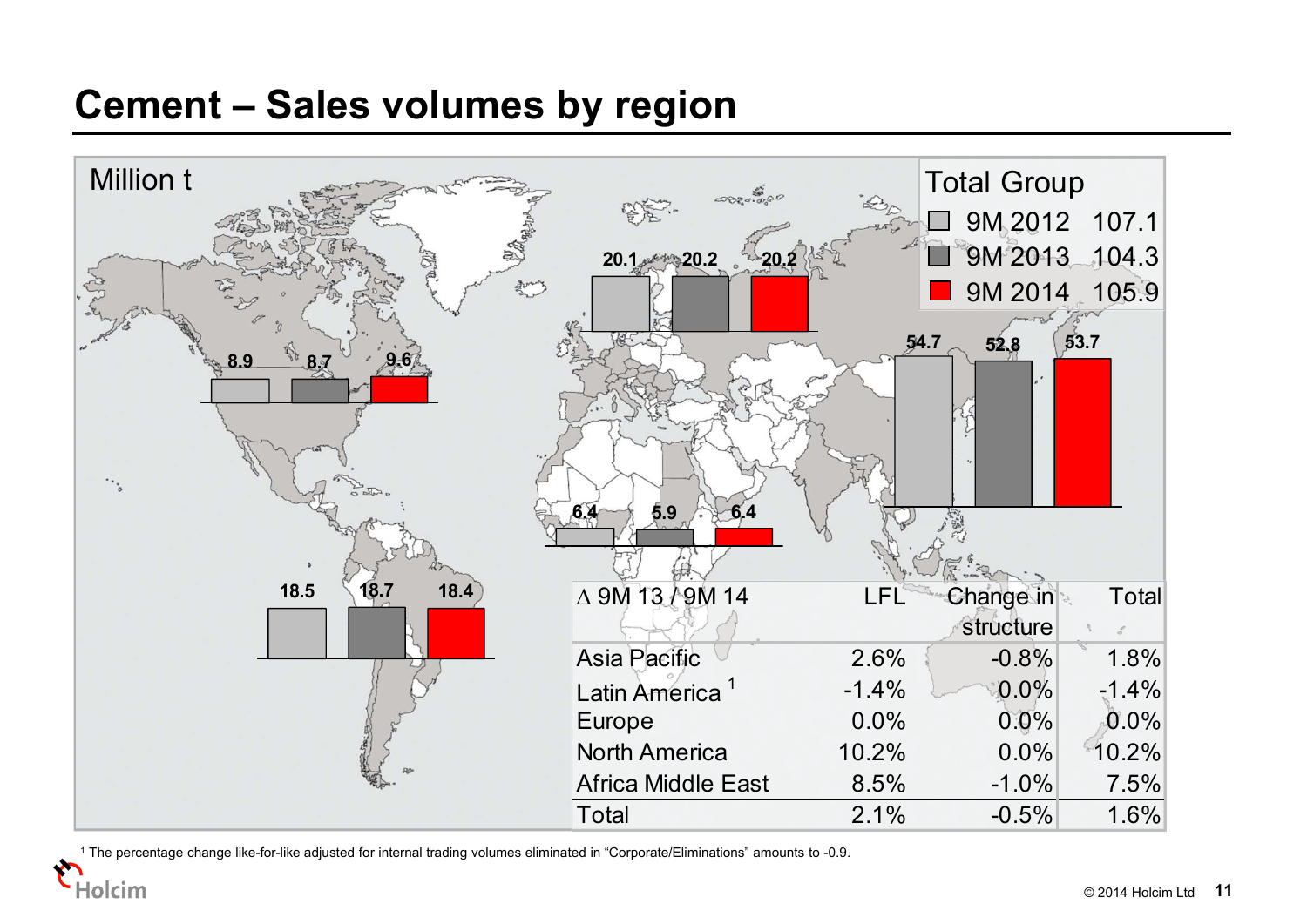## **Aggregates – Sales volumes by region**



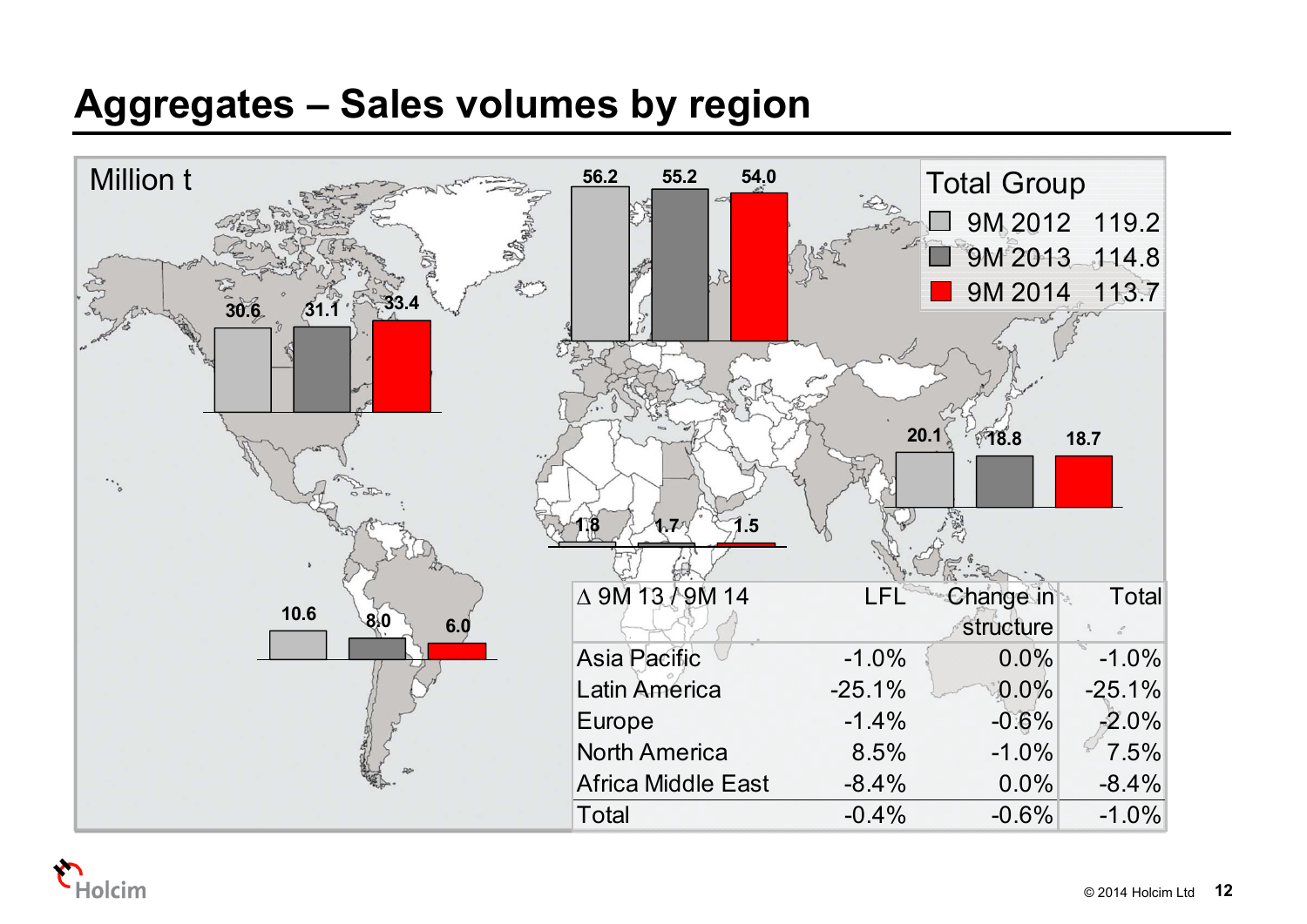#### **Ready-mix concrete and asphalt – Sales volumes by region**



\* Ready-mix concrete only

Holcim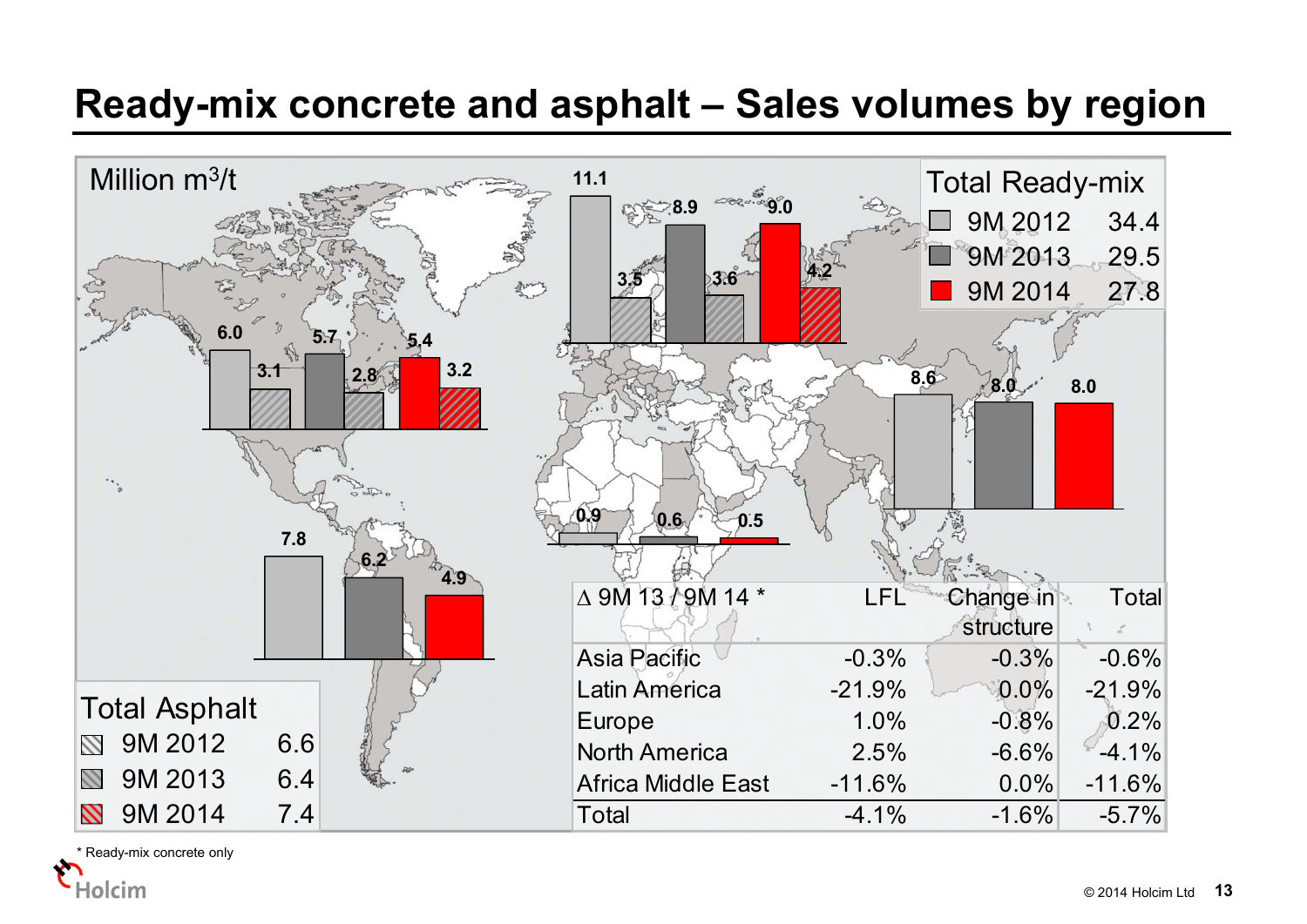# **Exchange rates**

| <b>Statement of income</b><br>average exchange rates in CHF | <b>9M12</b> | <b>9M13</b> | <b>9M14</b> | $+/-$    |
|-------------------------------------------------------------|-------------|-------------|-------------|----------|
| 1 EUR                                                       | 1.21        | 1.23        | 1.22        | $-1.1\%$ |
| 1 GBP                                                       | 1.48        | 1.45        | 1.50        | 3.8%     |
| 1 USD                                                       | 0.94        | 0.93        | 0.90        | $-3.8%$  |
| 1 LATAM Basket (MXN, BRL, ARS, CLP) <sup>1</sup>            | 1.04        | 1.00        | 0.85        | $-14.6%$ |
| 1 Asian Basket (AUD, IDR, INR, PHP) <sup>1</sup>            | 1.07        | 1.00        | 0.90        | $-10.3%$ |

| <b>Statement of financial position</b><br>exchange rates in CHF | 30/09/13 | 31/12/13 | 30/09/14 | $+/-$    |
|-----------------------------------------------------------------|----------|----------|----------|----------|
| 1 EUR                                                           | 1.22     | 1.23     | 1.21     | $-1.6\%$ |
| 1 GBP                                                           | 1.46     | 1.47     | 1.55     | 5.2%     |
| 1 USD                                                           | 0.91     | 0.89     | 0.95     | 6.9%     |
| 1 LATAM Basket (MXN, BRL, ARS, CLP) <sup>2</sup>                | 1.06     | 1.00     | 0.98     | $-2.4%$  |
| 1 Asian Basket (AUD, IDR, INR, PHP) <sup>2</sup>                | 1.03     | 1.00     | 1.06     | 6.4%     |

1 Weighted with net sales 9M 2014 2 Weighted with net sales full year 2013

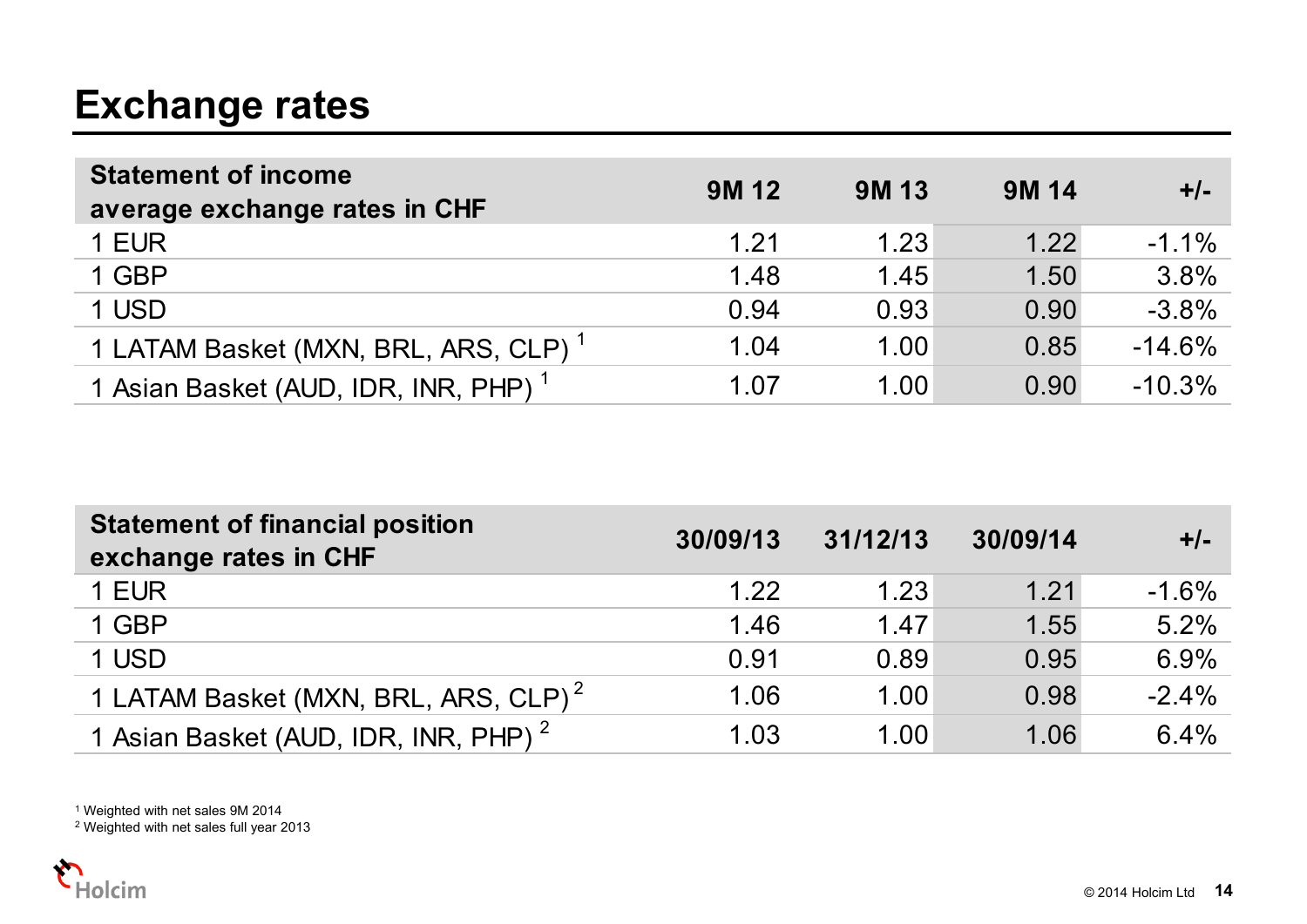# **Foreign exchange rate impact**



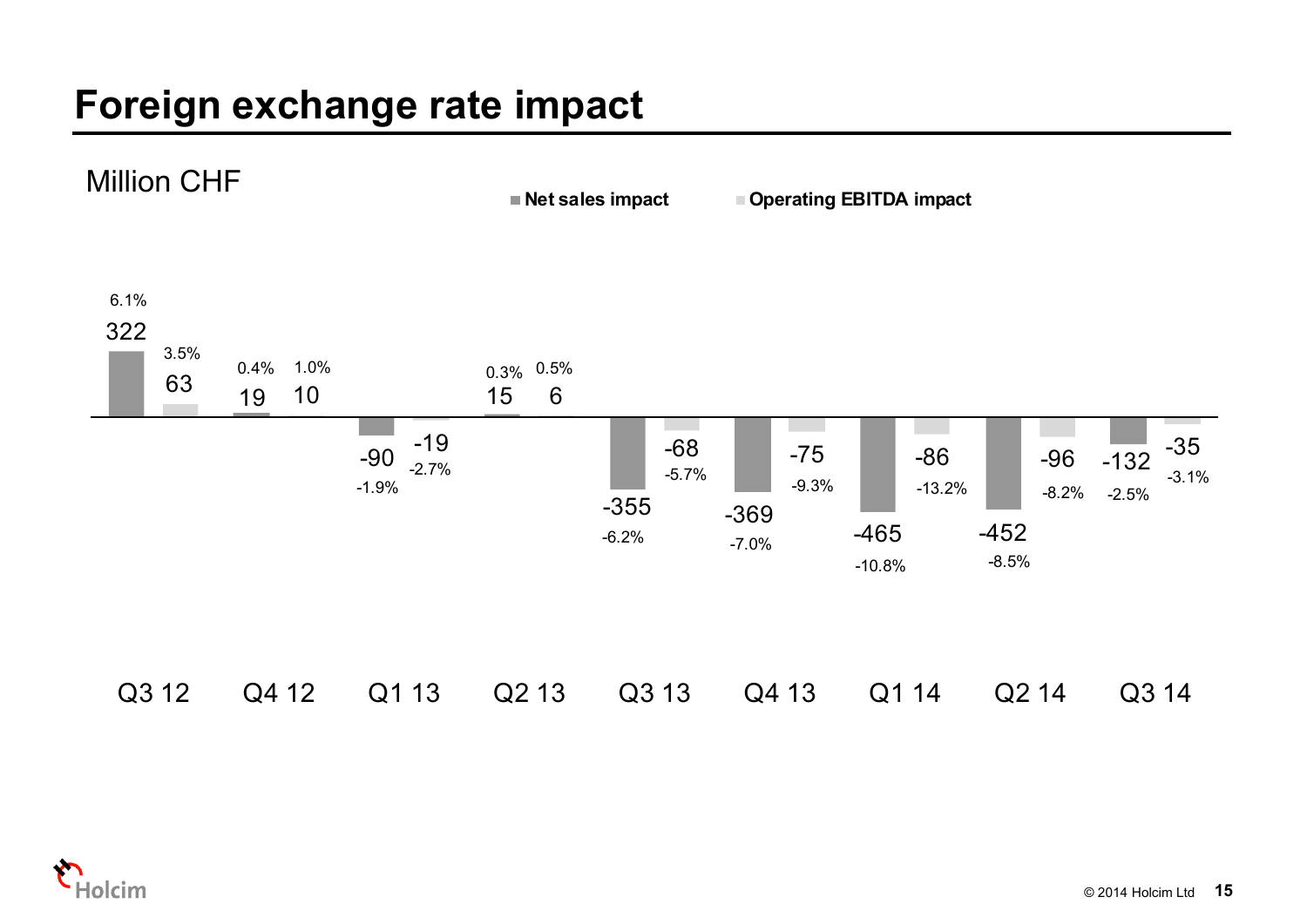#### Million CHF

|                                        | 15,908                          | 14,941                                 | 14,243                                   |  |
|----------------------------------------|---------------------------------|----------------------------------------|------------------------------------------|--|
|                                        |                                 |                                        |                                          |  |
|                                        |                                 |                                        |                                          |  |
| Like-for-Like (LFL)                    | 4.8%<br>733<br>0.2%             | $-0.2\%$<br>$-35$<br>$-3.2\%$          | $3.4\%$<br>505<br>$-1.0\%$<br>$-153$     |  |
| Change in structure                    | 33                              | $-503$                                 |                                          |  |
| Forex movements<br><b>Total change</b> | $-0.4%$<br>$-63$<br>4.6%<br>703 | $-2.7%$<br>$-430$<br>$-6.1%$<br>$-967$ | $-7.0\%$<br>$-1049$<br>$-4.7%$<br>$-697$ |  |
|                                        |                                 |                                        |                                          |  |
|                                        | 9M 12                           | 9M 13                                  | 9M 14                                    |  |

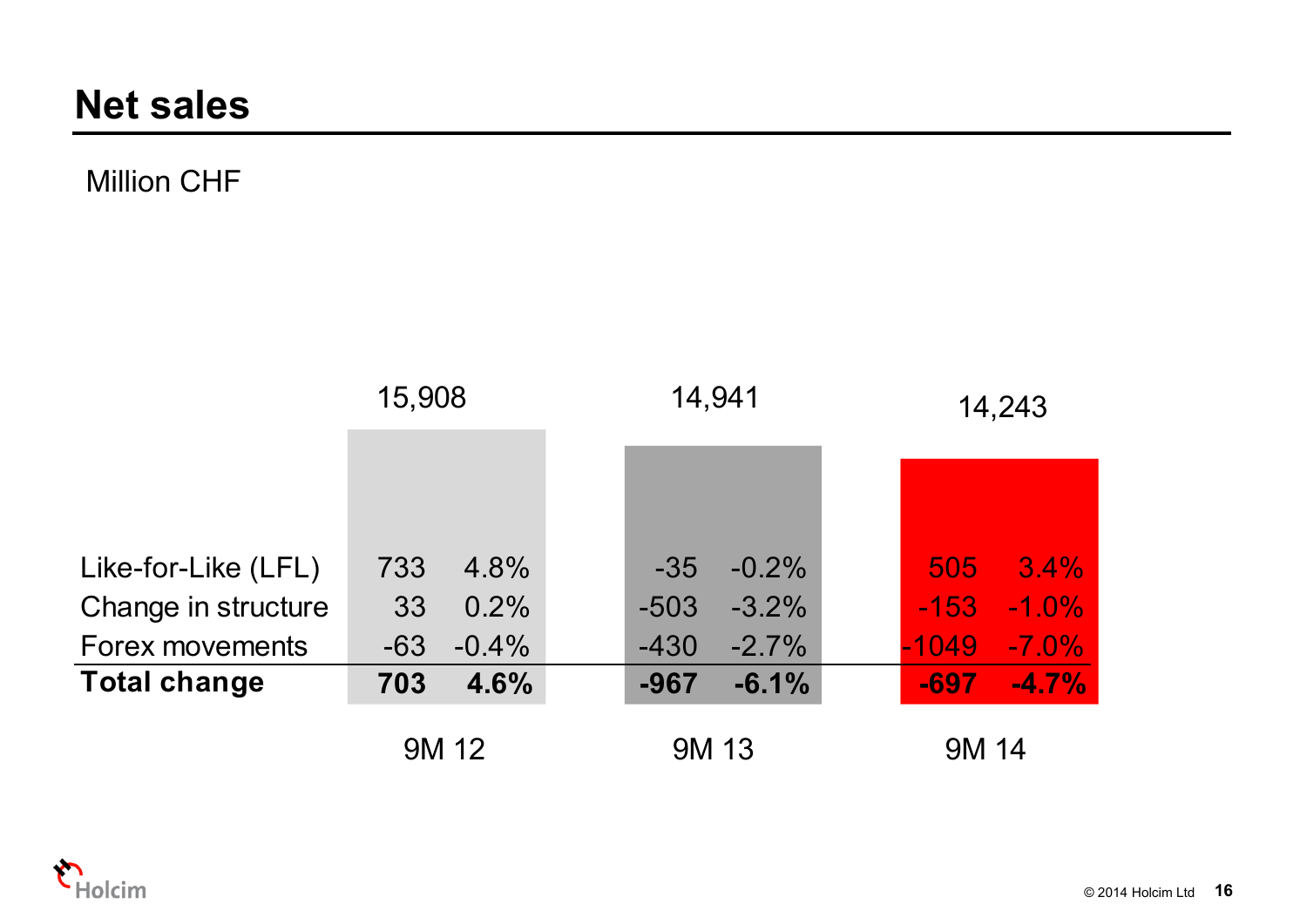# **Net sales by region**



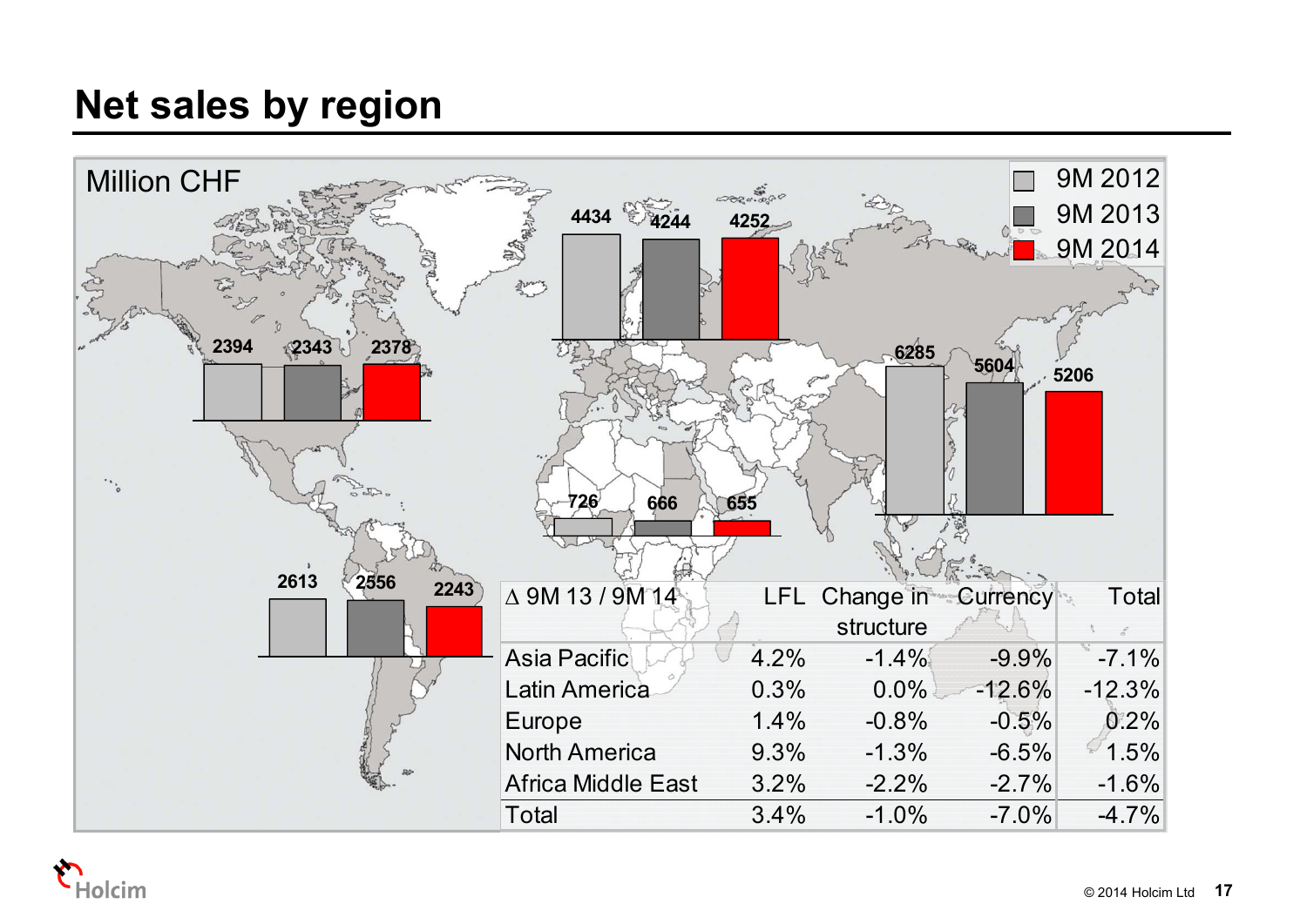# **Net sales by region**



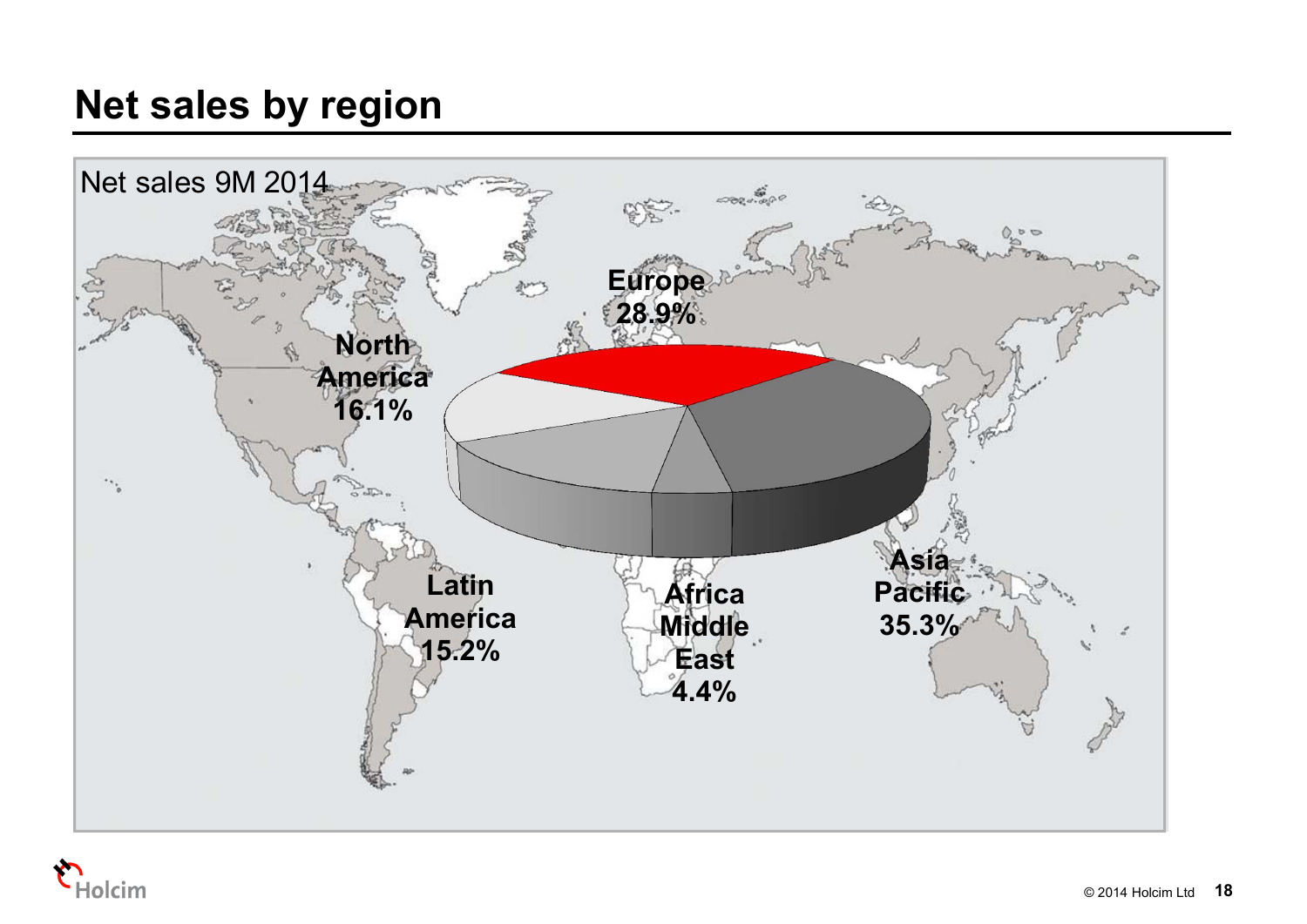# **Operating EBITDA**



1 excluding restructuring (CHF 28 million) and merger related costs (CHF 54 million)

Holcim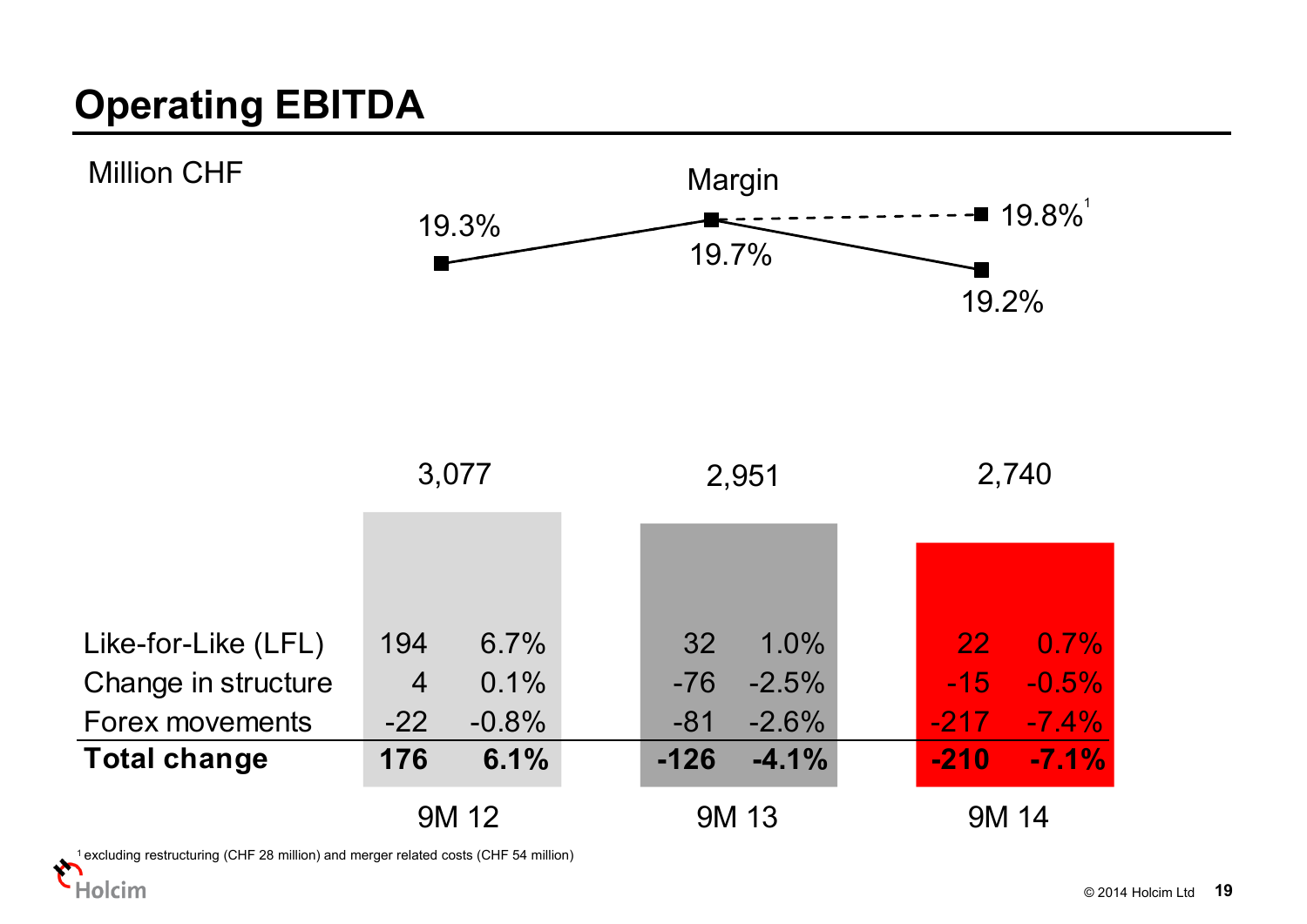# **Operating EBITDA by region**



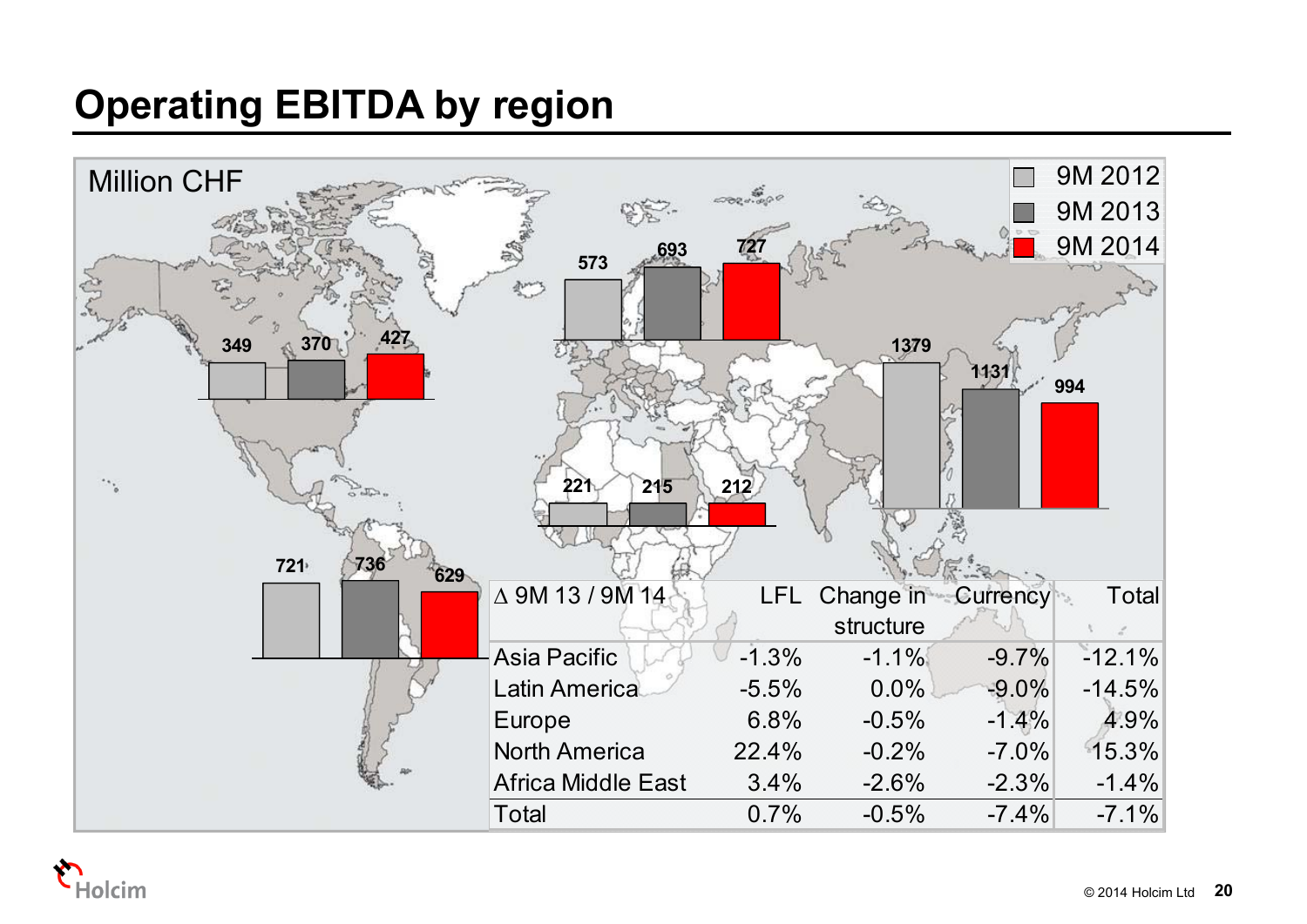# **Operating profit**



1 excluding restructuring (CHF 37million) and merger related costs (CHF 54million)

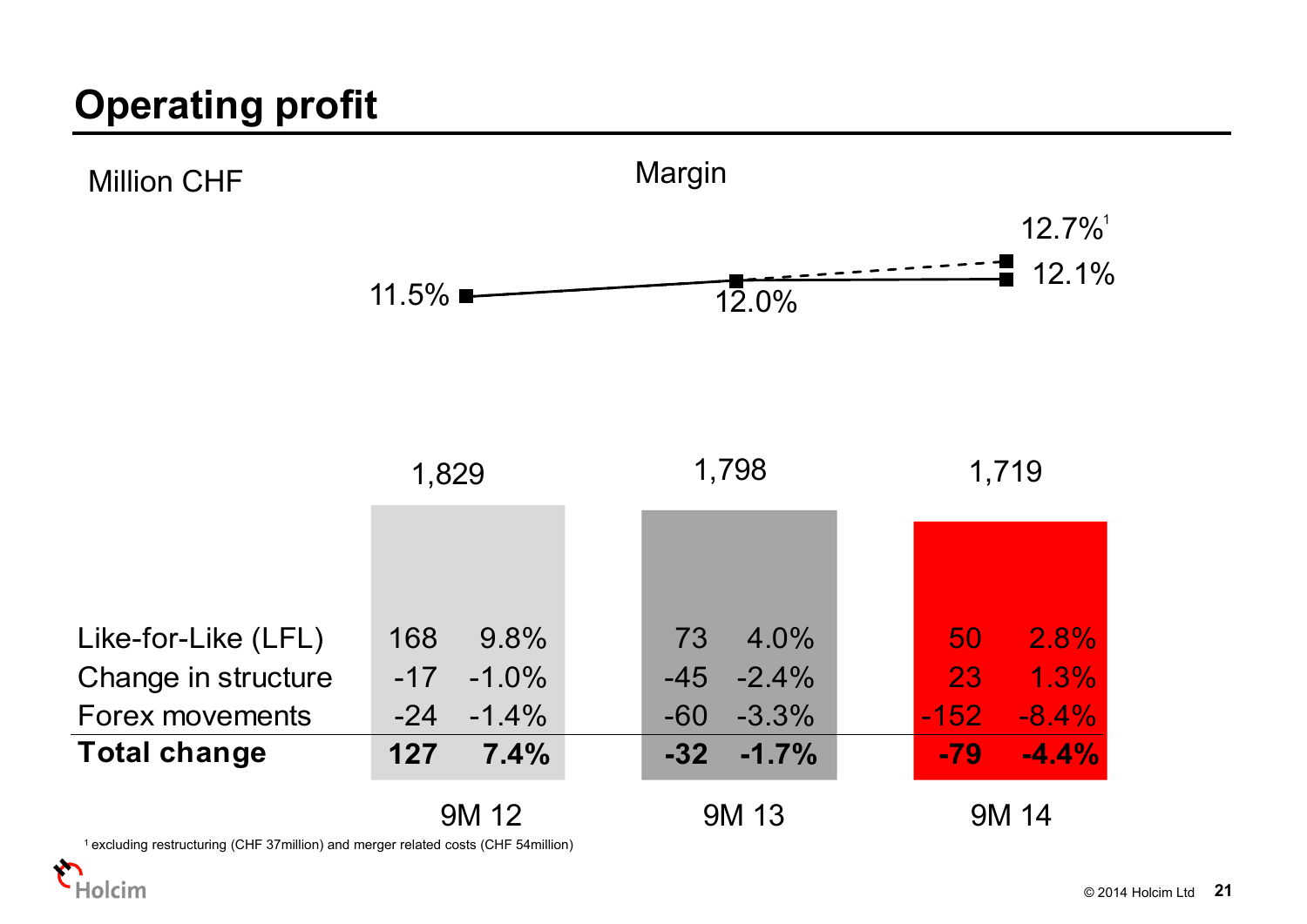# **Operating profit bridge**

Million CHF



1 including restructuring (CHF 37 million) and merger related costs (CHF 54 million)

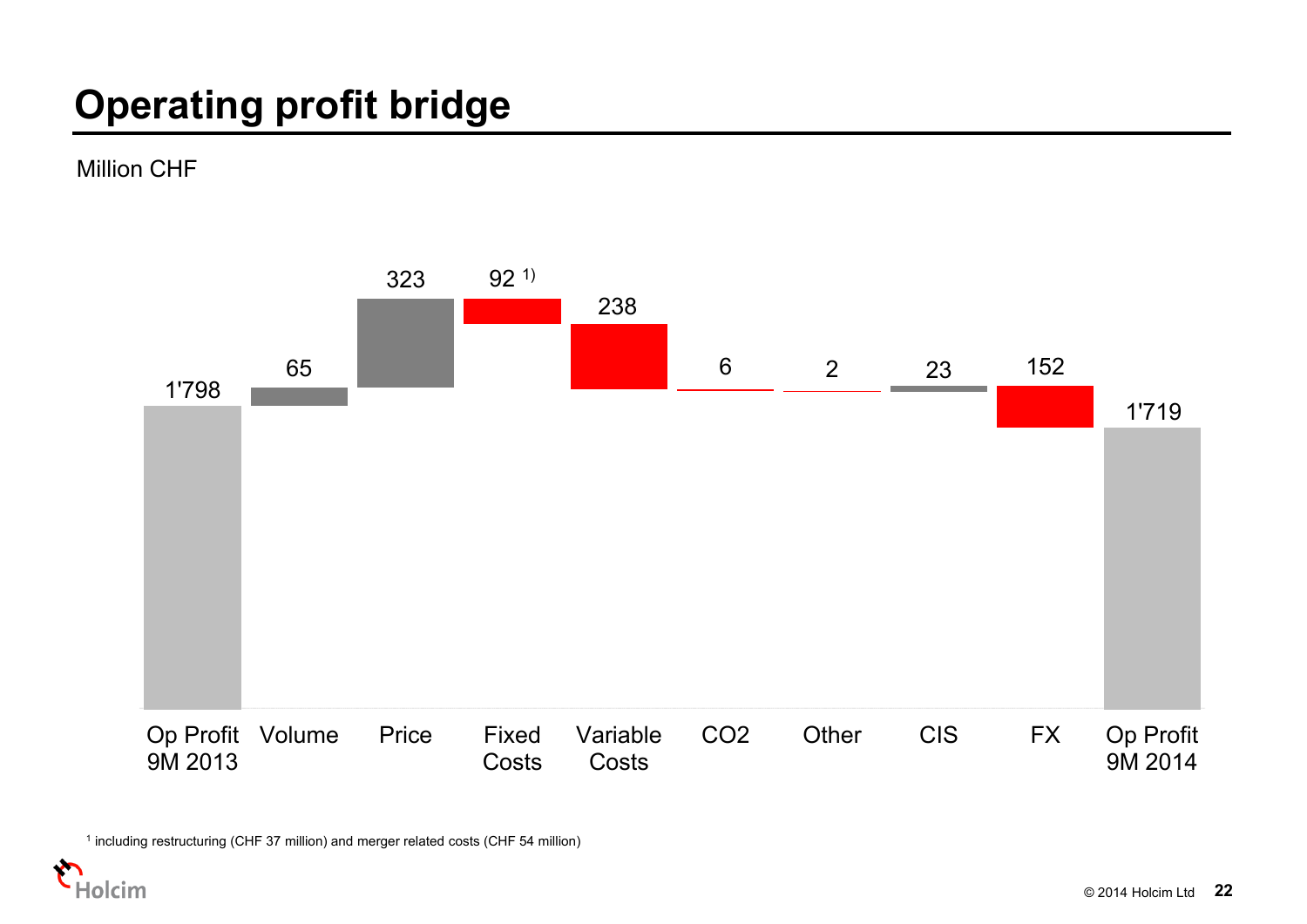# **Operating profit by region**



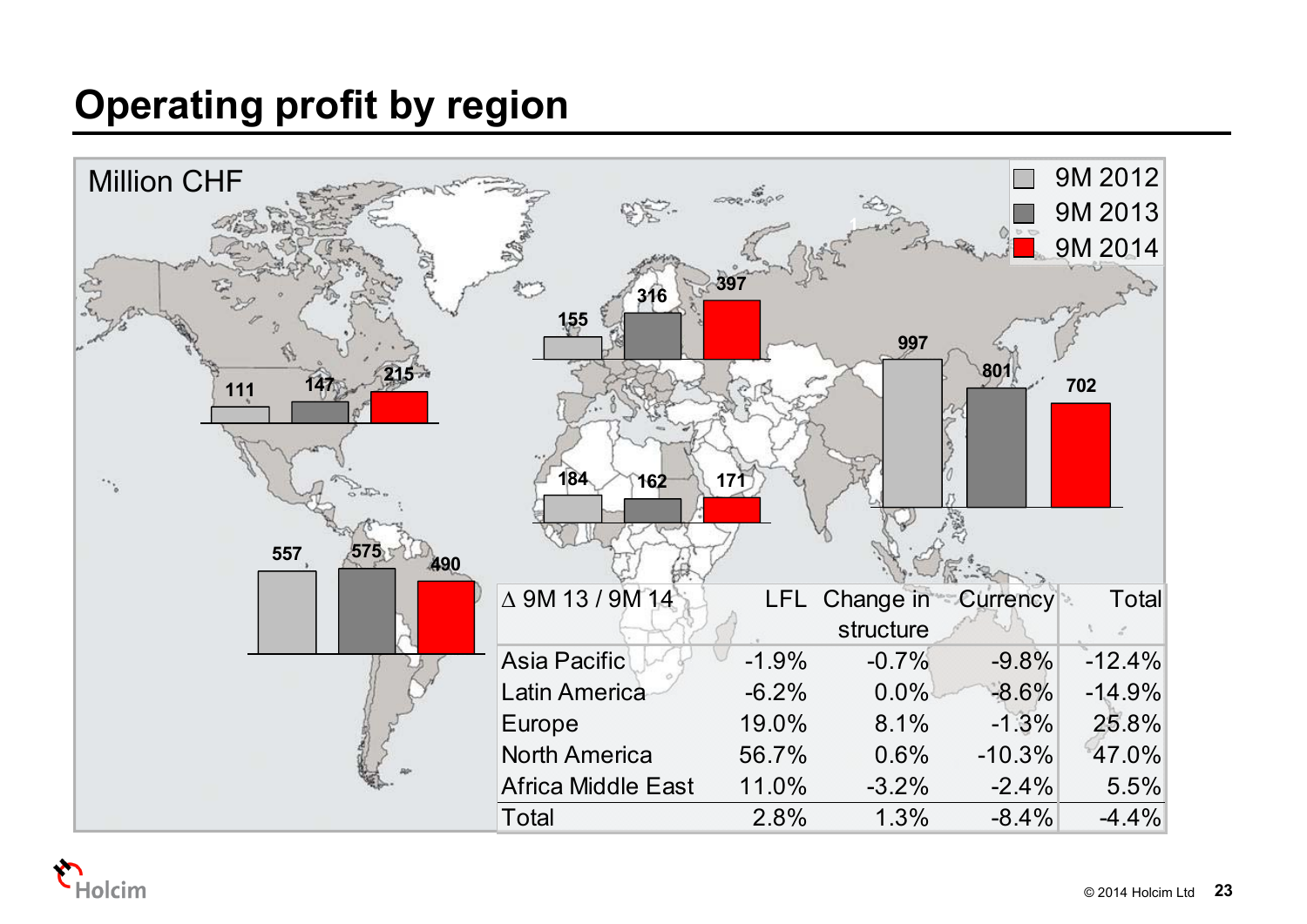## **Net income**

Million CHF



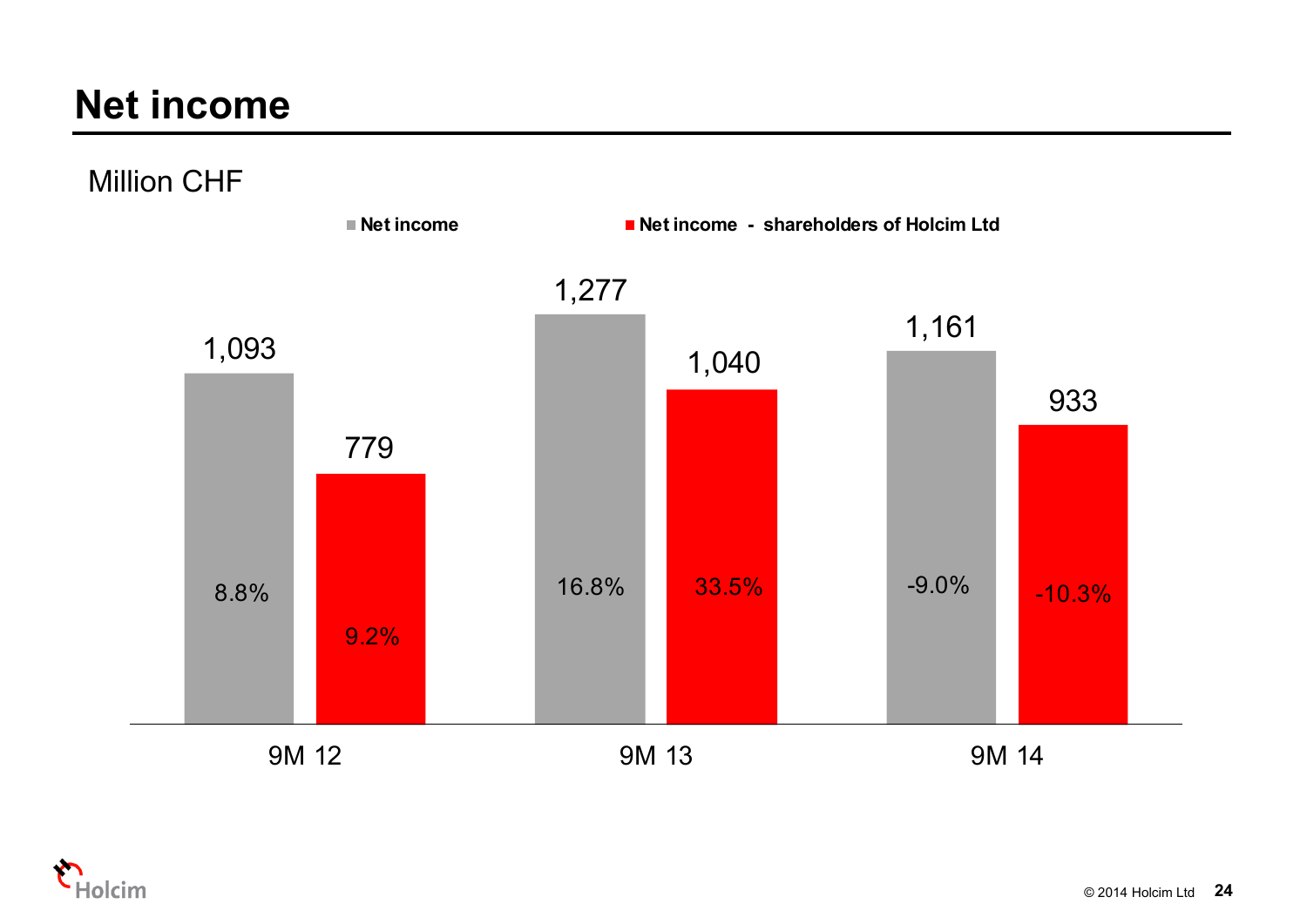# **Cash flow from operating activities**



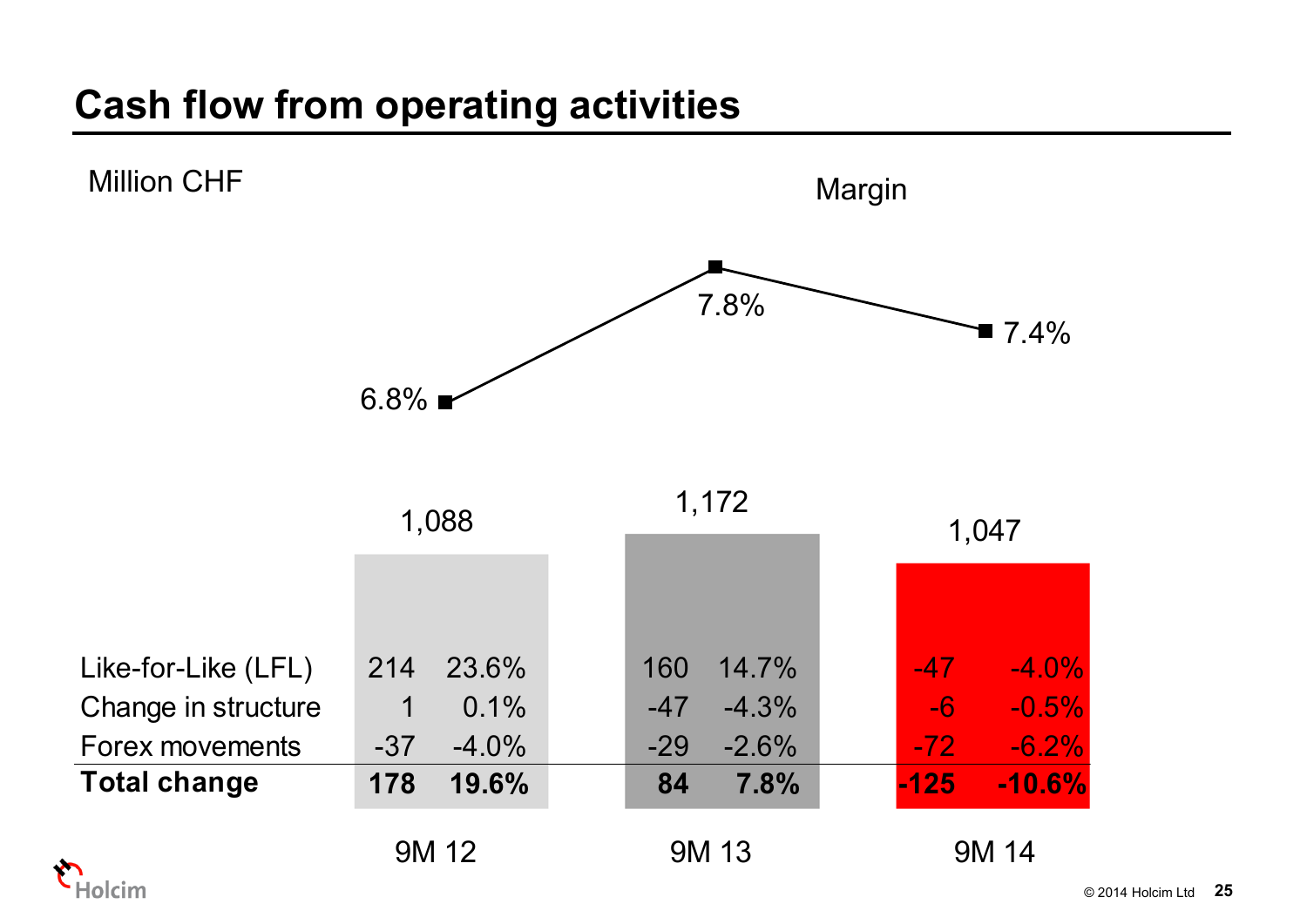## **Statement of cash flows**

|                                                                                  | <b>Full year</b> | <b>9M</b> |        |           |
|----------------------------------------------------------------------------------|------------------|-----------|--------|-----------|
| <b>Million CHF</b>                                                               | 2013             | 2013      | 2014   | $+/-$     |
| Cash flow from operating activities                                              | 2,787            | 1,172     | 1,047  | $-10.6%$  |
| Net investments to maintain productive<br>capacity and to secure competitiveness | $-719$           | $-373$    | $-365$ | 2.0%      |
| <b>Free cash flow</b>                                                            | 2,068            | 799       | 682    | $-14.7%$  |
| <b>Expansion investments</b>                                                     | $-1,282$         | $-909$    | $-784$ | 13.8%     |
| Financial divestments/(investments) net                                          | 336              | 410       | $-5$   | $-101.1%$ |
| Dividends paid                                                                   | $-576$           | $-568$    | $-636$ | $-11.9%$  |
| <b>Financing surplus / deficit</b>                                               | 546              | $-268$    | $-742$ | $-176.9%$ |

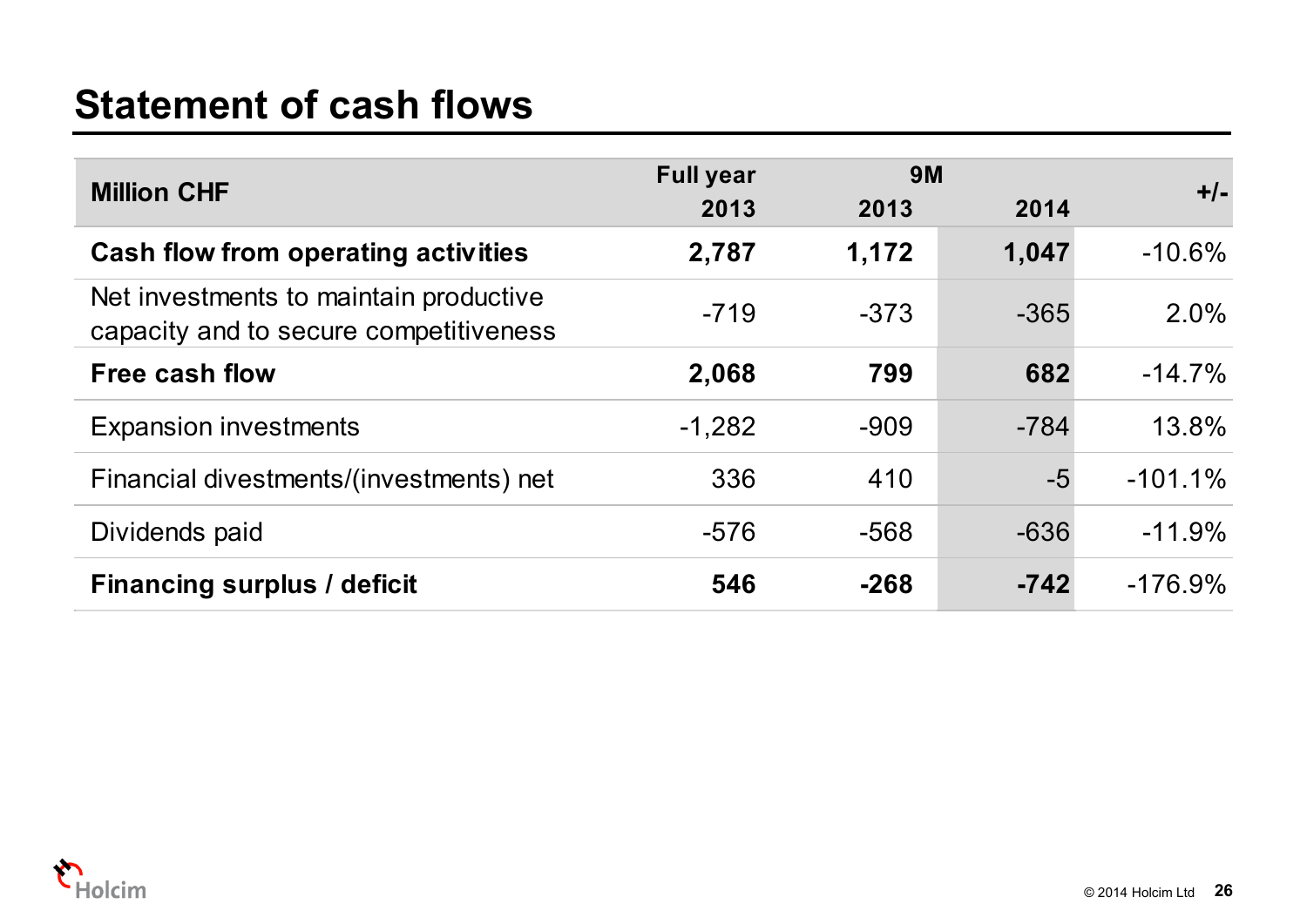# **Financial position**

#### Million CHF



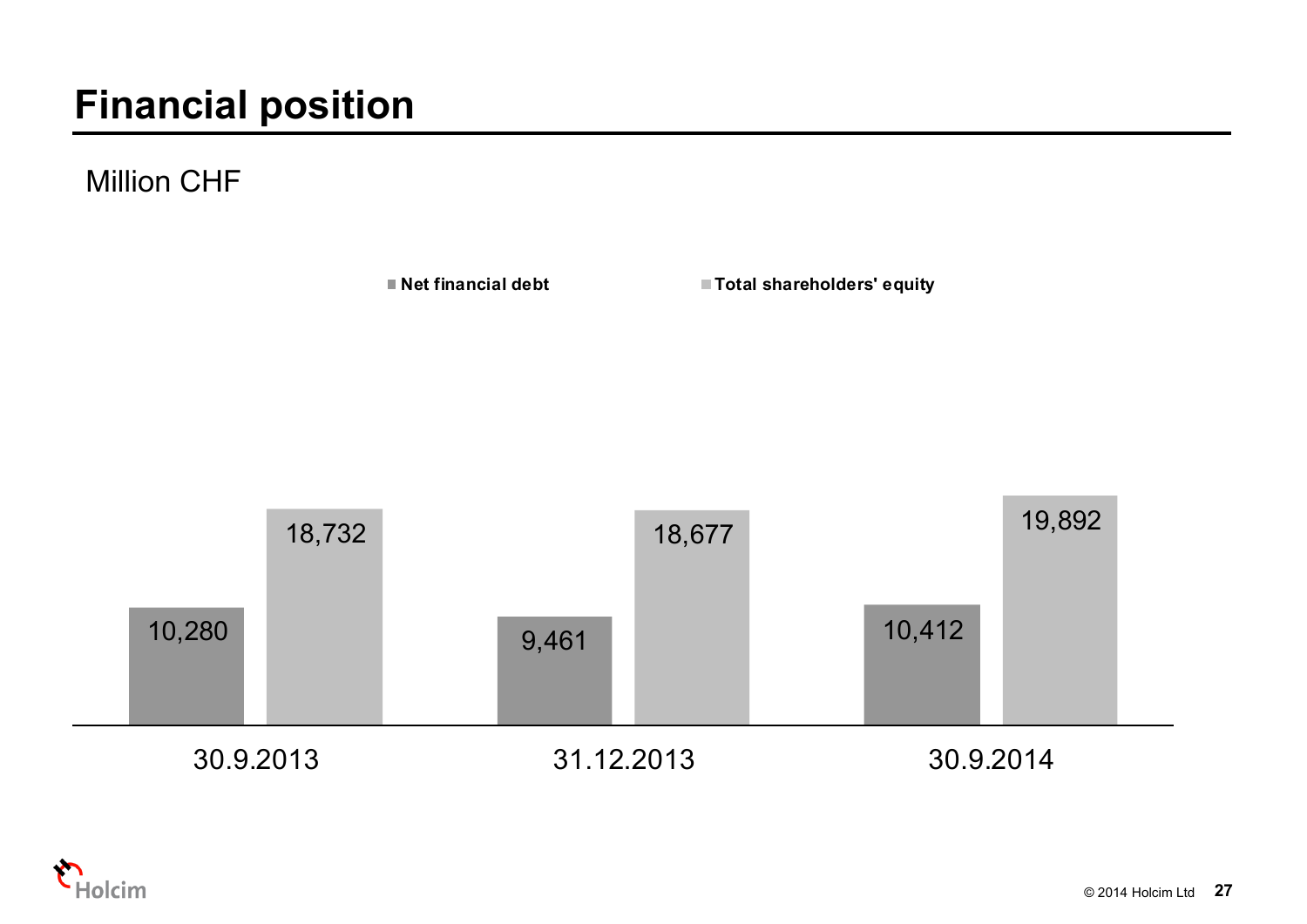### **Financial debt, maturities and liquidity as of September 30, 2014**



#### Liquidity summary

- Cash + marketable securities: CHF 1,957 million
- • Cash + marketable securities + unused committed credit lines: CHF 5,680 million

#### Debt summary

- Current financial liabilities<sup>1</sup>: CHF 2,746 million
- •Fixed to floating ratio: 55% to 45%
- •Capital markets 78%; Loans 22%
- •Corporate vs. subsidiary debt: 79% to 21%
- •Ø total maturity: 5.0 years (YE 2013: 5.0 years)
- CP borrowings: CHF 378 million
- No financial covenants in Corporate credit lines

#### ST/LT ratings summary as of October 15, 2014

- S&P Credit Rating: A-2 / BBB, outlook stable
- •Fitch Credit Rating: F2 / BBB, outlook stable
- •Moody's Credit Rating: P-2 / Baa2, outlook negative

 $1$  After risk-related adjustments of CHF 392 million from current financial liabilities to long-term financial liabilities

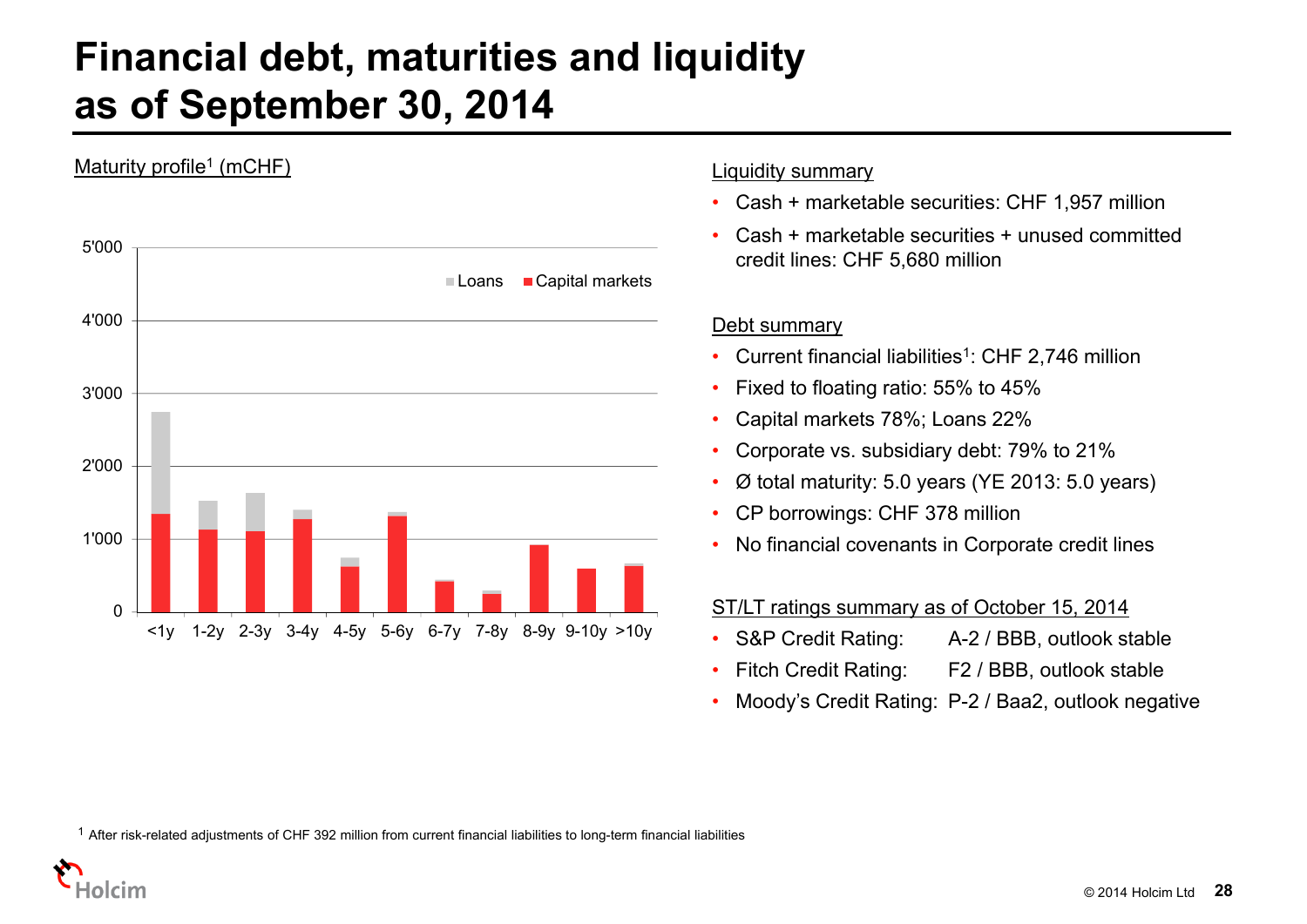# **Outlook for 2014**

- • Holcim expects cement volumes to increase in all Group regions in 2014 with the exception of Europe
- • Despite positive development in North America, aggregates volumes are expected to decline
- • Ready-mix concrete volumes are expected to decline in all regions driven by restructuring and divestments
- •Holcim expects that organic growth in operating profit can be achieved in 2014
- • The ongoing focus on the cost base coupled with all the benefits expected from the Holcim Leadership Journey will lead to a further expansion in operating margins in 2014

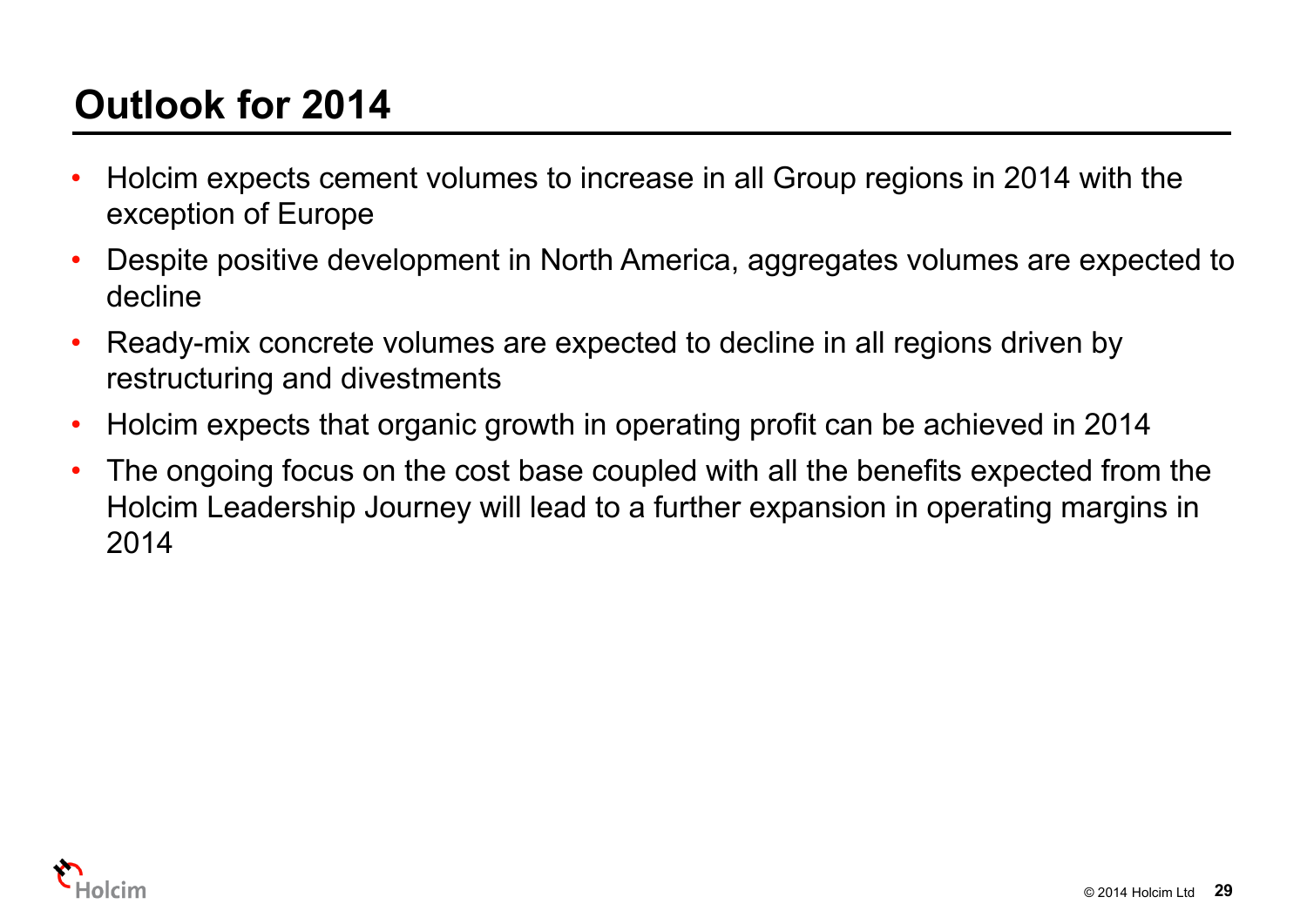# **Cost and capex guidance for 2014**

- Energy costs per tonne of cement produced slightly above 2013 level
- Average interest rate unchanged at 4.8 percent
- Long term expected tax rate of 27 percent
- Maintenance capex of CHF 0.8 billion net
- Expansion capex of CHF 1.1 billion

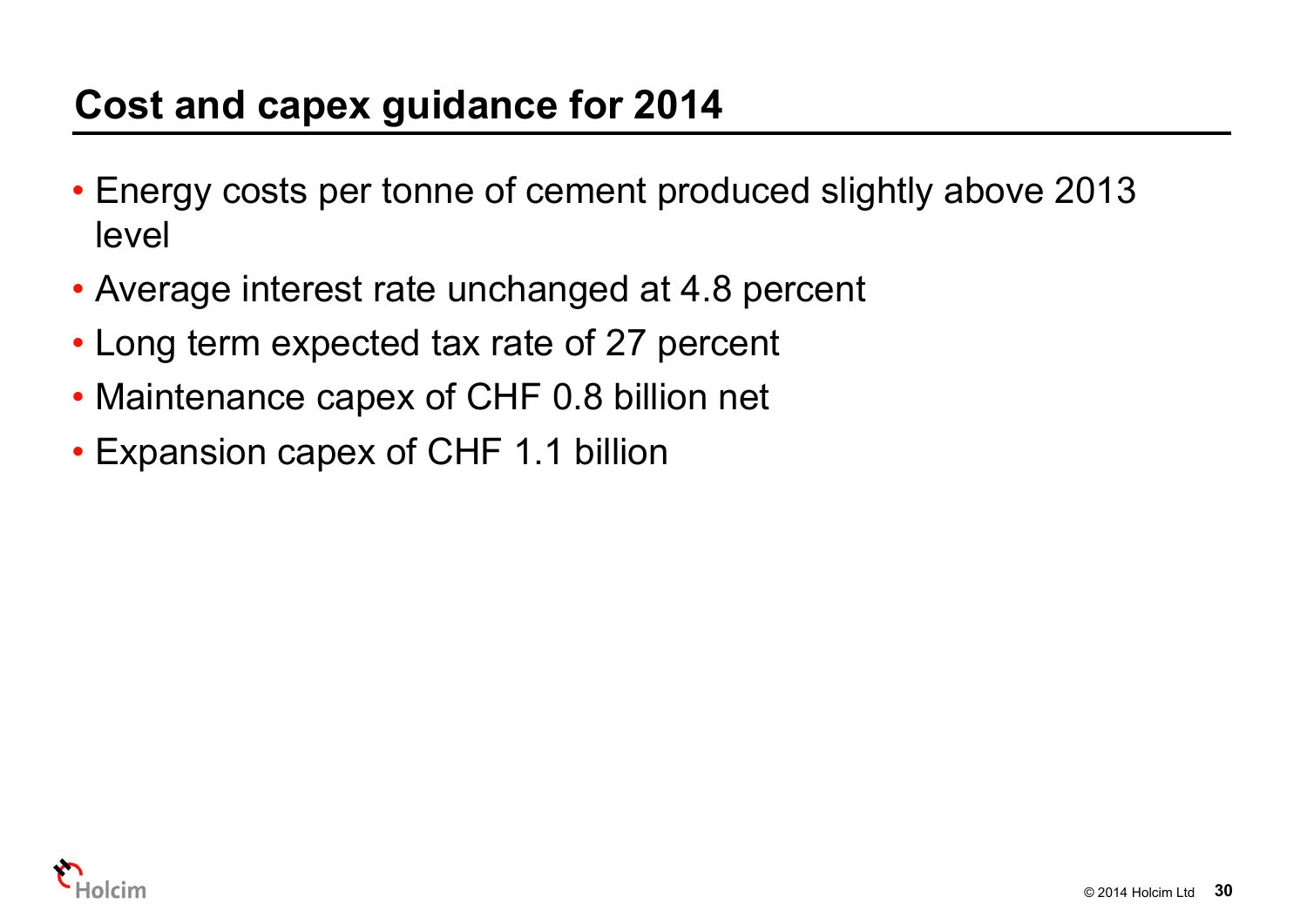# **Asia Pacific – regional overview**

| <b>Million CHF</b>                   | <b>9M</b> |       |            |            | $+/-$     |              |
|--------------------------------------|-----------|-------|------------|------------|-----------|--------------|
| (if not otherwise stated)            | 2013      | 2014  | <b>LFL</b> | <b>CIS</b> | <b>FX</b> | <b>Total</b> |
| Cement volumes (mt)                  | 52.8      | 53.7  | 2.6%       | $-0.8%$    |           | 1.8%         |
| - of which mature markets            | 2.3       | 2.0   | 3.6%       | $-19.0\%$  |           | $-15.3%$     |
| - of which emerging markets          | 50.5      | 51.8  | 2.6%       | 0.0%       |           | 2.6%         |
| Aggregates volumes (mt)              | 18.8      | 18.7  | $-1.0%$    | 0.0%       |           | $-1.0%$      |
| - of which mature markets            | 17.2      | 17.0  | $-1.2%$    | $0.0\%$    |           | $-1.2%$      |
| - of which emerging markets          | 1.7       | 1.7   | 1.4%       | 0.0%       |           | 1.4%         |
| Ready-mix volumes (mm <sup>3</sup> ) | 8.0       | 8.0   | $-0.3%$    | $-0.3%$    |           | $-0.6%$      |
| - of which mature markets            | 3.6       | 3.8   | 7.3%       | $-0.7%$    |           | 6.6%         |
| - of which emerging markets          | 4.5       | 4.2   | $-6.4%$    | $0.0\%$    |           | $-6.4%$      |
| Net sales                            | 5,604     | 5,206 | 4.2%       | $-1.4%$    | $-9.9%$   | $-7.1%$      |
| - of which mature markets            | 1,581     | 1,335 | $-2.1%$    | $-4.8%$    | $-8.7%$   | $-15.6%$     |
| - of which emerging markets          | 4,023     | 3,871 | 6.6%       | $0.0\%$    | $-10.4%$  | $-3.8%$      |
| <b>Operating EBITDA</b>              | 1,131     | 994   | $-1.3%$    | $-1.1%$    | $-9.7%$   | $-12.1%$     |
| - of which mature markets            | 243       | 178   | $-14.0%$   | $-5.2\%$   | $-7.5%$   | $-26.8%$     |
| - of which emerging markets          | 888       | 816   | 2.2%       | $0.0\%$    | $-10.3%$  | $-8.1%$      |
| <b>Operating Profit</b>              | 801       | 702   | $-1.9%$    | $-0.7%$    | $-9.8%$   | $-12.4%$     |
| - of which mature markets            | 133       | 89    | $-22.0%$   | $-4.0%$    | $-7.1%$   | $-33.2%$     |
| - of which emerging markets          | 668       | 613   | 2.1%       | 0.0%       | $-10.3%$  | $-8.2%$      |

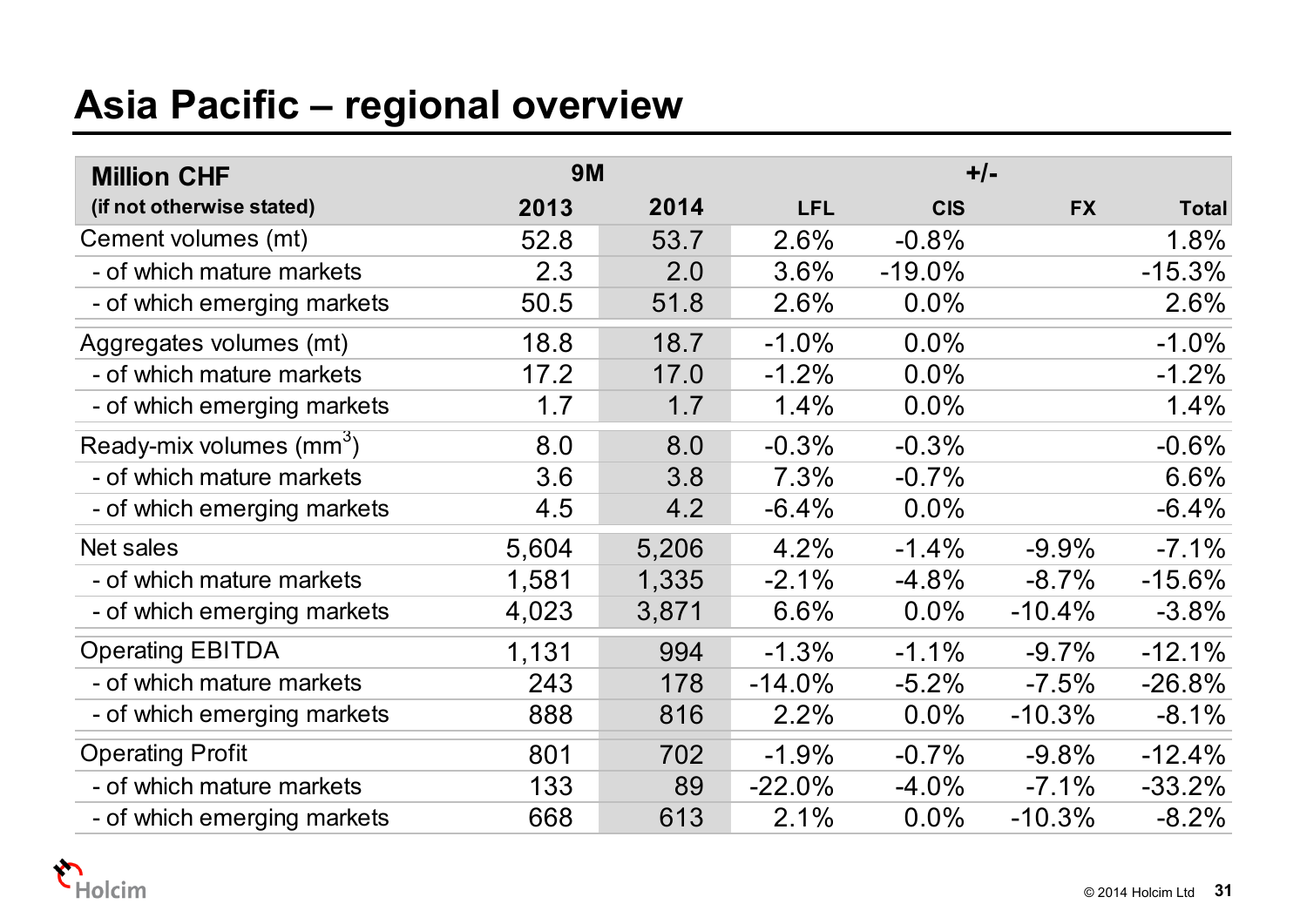# **Latin America – regional overview**

| <b>Million CHF</b>                   | 9M    |       |            | $+/-$      |           |              |
|--------------------------------------|-------|-------|------------|------------|-----------|--------------|
| (if not otherwise stated)            | 2013  | 2014  | <b>LFL</b> | <b>CIS</b> | <b>FX</b> | <b>Total</b> |
| Cement volumes (mt)                  | 18.7  | 18.4  | $-1.4\%$   | $0.0\%$    |           | $-1.4%$      |
| Aggregates volumes (mt)              | 8.0   | 6.0   | $-25.1%$   | $0.0\%$    |           | $-25.1%$     |
| Ready-mix volumes (mm <sup>3</sup> ) | 6.2   | 4.9   | $-21.9%$   | $0.0\%$    |           | $-21.9%$     |
| Net sales                            | 2,556 | 2,243 | 0.3%       | $0.0\%$    | $-12.6%$  | $-12.3%$     |
| <b>Operating EBITDA</b>              | 736   | 629   | $-5.5%$    | $0.0\%$    | $-9.0\%$  | $-14.5%$     |
| <b>Operating Profit</b>              | 575   | 490   | $-6.2%$    | $0.0\%$    | $-8.6%$   | $-14.9%$     |

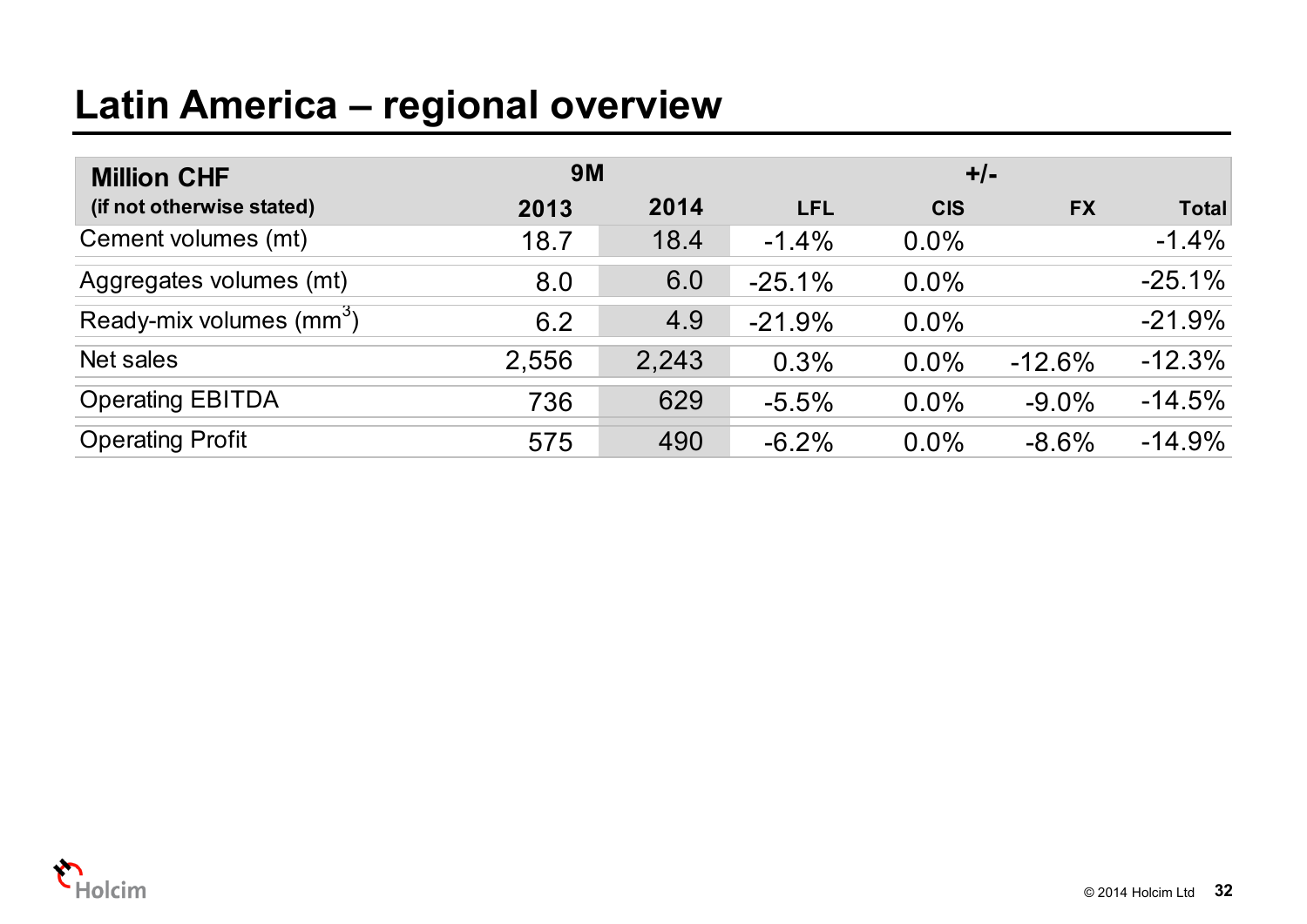# **Europe – regional overview**

| <b>Million CHF</b>                   | <b>9M</b> |       |            |            | $+/-$     |              |
|--------------------------------------|-----------|-------|------------|------------|-----------|--------------|
| (if not otherwise stated)            | 2013      | 2014  | <b>LFL</b> | <b>CIS</b> | <b>FX</b> | <b>Total</b> |
| Cement volumes (mt)                  | 20.2      | 20.2  | $0.0\%$    | $0.0\%$    |           | $0.0\%$      |
| - of which mature markets            | 11.3      | 11.1  | $-1.8%$    | 0.0%       |           | $-1.8%$      |
| - of which emerging markets          | 8.9       | 9.1   | 2.2%       | $0.0\%$    |           | 2.2%         |
| Aggregates volumes (mt)              | 55.2      | 54.0  | $-1.4%$    | $-0.6%$    |           | $-2.0%$      |
| - of which mature markets            | 48.8      | 47.5  | $-1.9%$    | $-0.7%$    |           | $-2.6%$      |
| - of which emerging markets          | 6.4       | 6.6   | 2.4%       | $0.0\%$    |           | 2.4%         |
| Ready-mix volumes (mm <sup>3</sup> ) | 8.9       | 9.0   | 1.0%       | $-0.8%$    |           | 0.2%         |
| - of which mature markets            | 7.8       | 7.6   | $-0.8%$    | $-1.4%$    |           | $-2.3%$      |
| - of which emerging markets          | 1.1       | 1.3   | 13.6%      | 3.6%       |           | 17.2%        |
| Net sales                            | 4,244     | 4,252 | 1.4%       | $-0.8%$    | $-0.5%$   | 0.2%         |
| - of which mature markets            | 3,330     | 3,402 | 2.1%       | $-1.1\%$   | 1.2%      | 2.2%         |
| - of which emerging markets          | 914       | 850   | $-1.0%$    | 0.5%       | $-6.5%$   | $-7.0\%$     |
| <b>Operating EBITDA</b>              | 693       | 727   | 6.8%       | $-0.5%$    | $-1.4%$   | 4.9%         |
| - of which mature markets            | 453       | 461   | $-0.1%$    | 0.7%       | 1.1%      | 1.7%         |
| - of which emerging markets          | 240       | 267   | 19.7%      | $-2.8%$    | $-6.0\%$  | 10.9%        |
| <b>Operating Profit</b>              | 316       | 397   | 19.0%      | 8.1%       | $-1.3%$   | 25.8%        |
| - of which mature markets            | 202       | 242   | 5.9%       | 12.0%      | 1.6%      | 19.5%        |
| - of which emerging markets          | 113       | 155   | 42.2%      | 1.3%       | $-6.4%$   | 37.1%        |

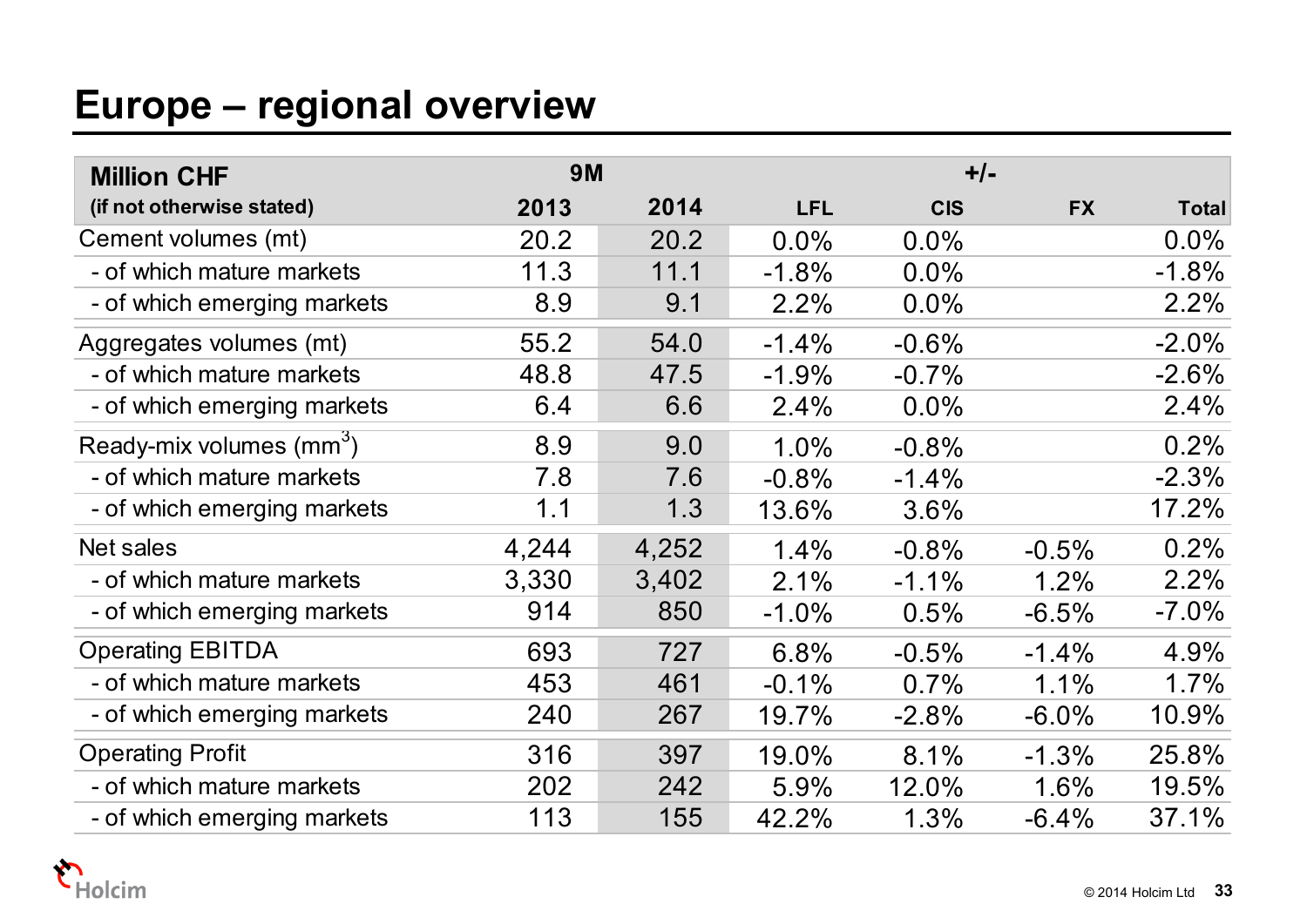## **North America – regional overview**

| <b>Million CHF</b>                   | <b>9M</b> |       |            | $+/-$      |           |              |
|--------------------------------------|-----------|-------|------------|------------|-----------|--------------|
| (if not otherwise stated)            | 2013      | 2014  | <b>LFL</b> | <b>CIS</b> | <b>FX</b> | <b>Total</b> |
| Cement volumes (mt)                  | 8.7       | 9.6   | 10.2%      | $0.0\%$    |           | 10.2%        |
| Aggregates volumes (mt)              | 31.1      | 33.4  | 8.5%       | $-1.0\%$   |           | 7.5%         |
| Ready-mix volumes (mm <sup>3</sup> ) | 5.7       | 5.4   | 2.5%       | $-6.6%$    |           | $-4.1%$      |
| Net sales                            | 2,343     | 2,378 | 9.3%       | $-1.3%$    | $-6.5%$   | 1.5%         |
| <b>Operating EBITDA</b>              | 370       | 427   | 22.4%      | $-0.2%$    | $-7.0\%$  | 15.3%        |
| <b>Operating Profit</b>              | 147       | 215   | 56.7%      | 0.6%       | $-10.3%$  | 47.0%        |

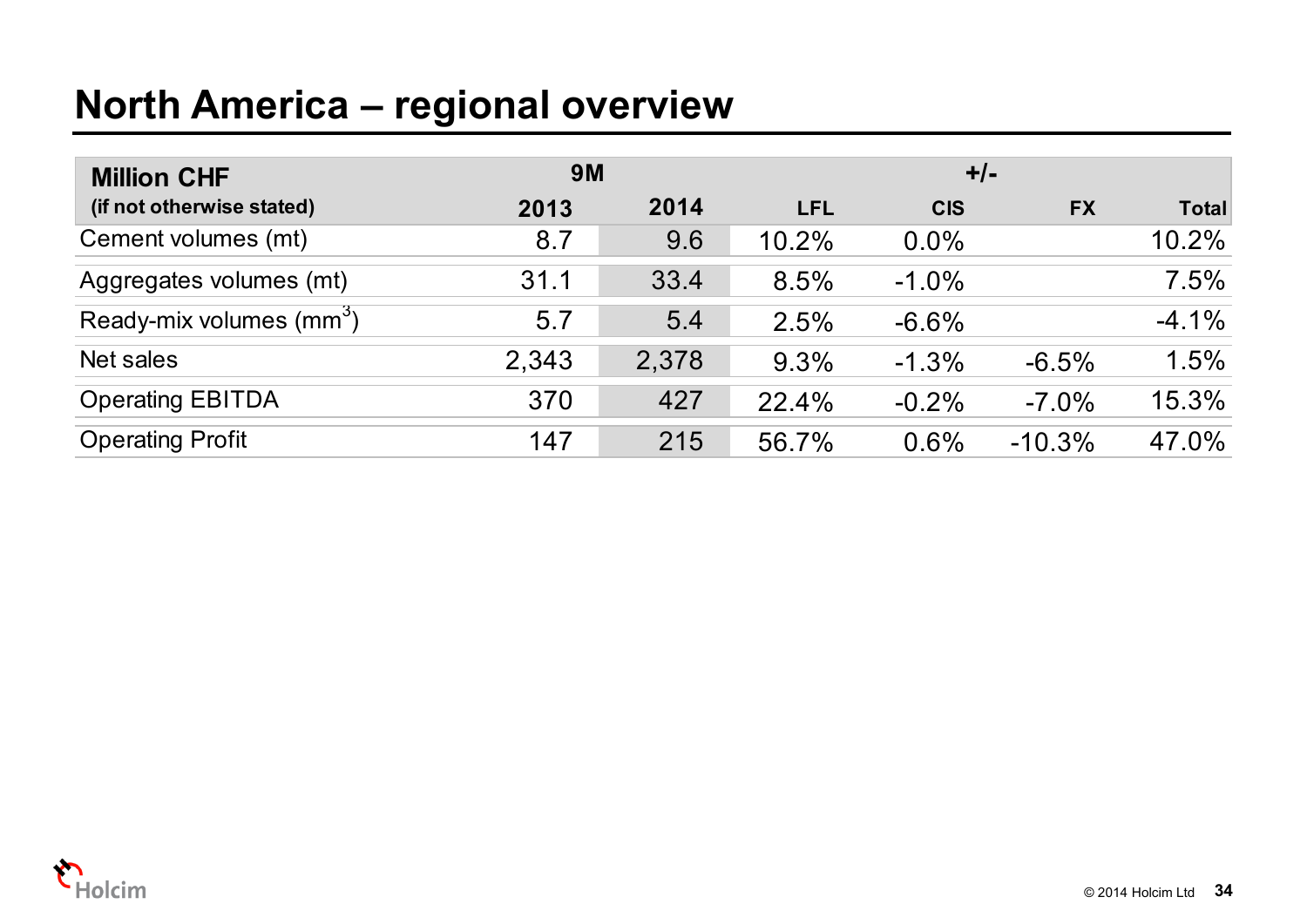# **Africa Middle East – regional overview**

| <b>Million CHF</b>                   | <b>9M</b> |      |            | $+/-$      |           |              |
|--------------------------------------|-----------|------|------------|------------|-----------|--------------|
| (if not otherwise stated)            | 2013      | 2014 | <b>LFL</b> | <b>CIS</b> | <b>FX</b> | <b>Total</b> |
| Cement volumes (mt)                  | 5.9       | 6.4  | 8.5%       | $-1.0\%$   |           | 7.5%         |
| Aggregates volumes (mt)              | 1.7       | 1.5  | $-8.4%$    | 0.0%       |           | $-8.4%$      |
| Ready-mix volumes (mm <sup>3</sup> ) | 0.6       | 0.5  | $-11.6%$   | $0.0\%$    |           | $-11.6%$     |
| Net sales                            | 666       | 655  | 3.2%       | $-2.2\%$   | $-2.7\%$  | $-1.6%$      |
| <b>Operating EBITDA</b>              | 215       | 212  | 3.4%       | $-2.6%$    | $-2.3%$   | $-1.4%$      |
| <b>Operating Profit</b>              | 162       | 171  | 11.0%      | $-3.2\%$   | $-2.4\%$  | 5.5%         |

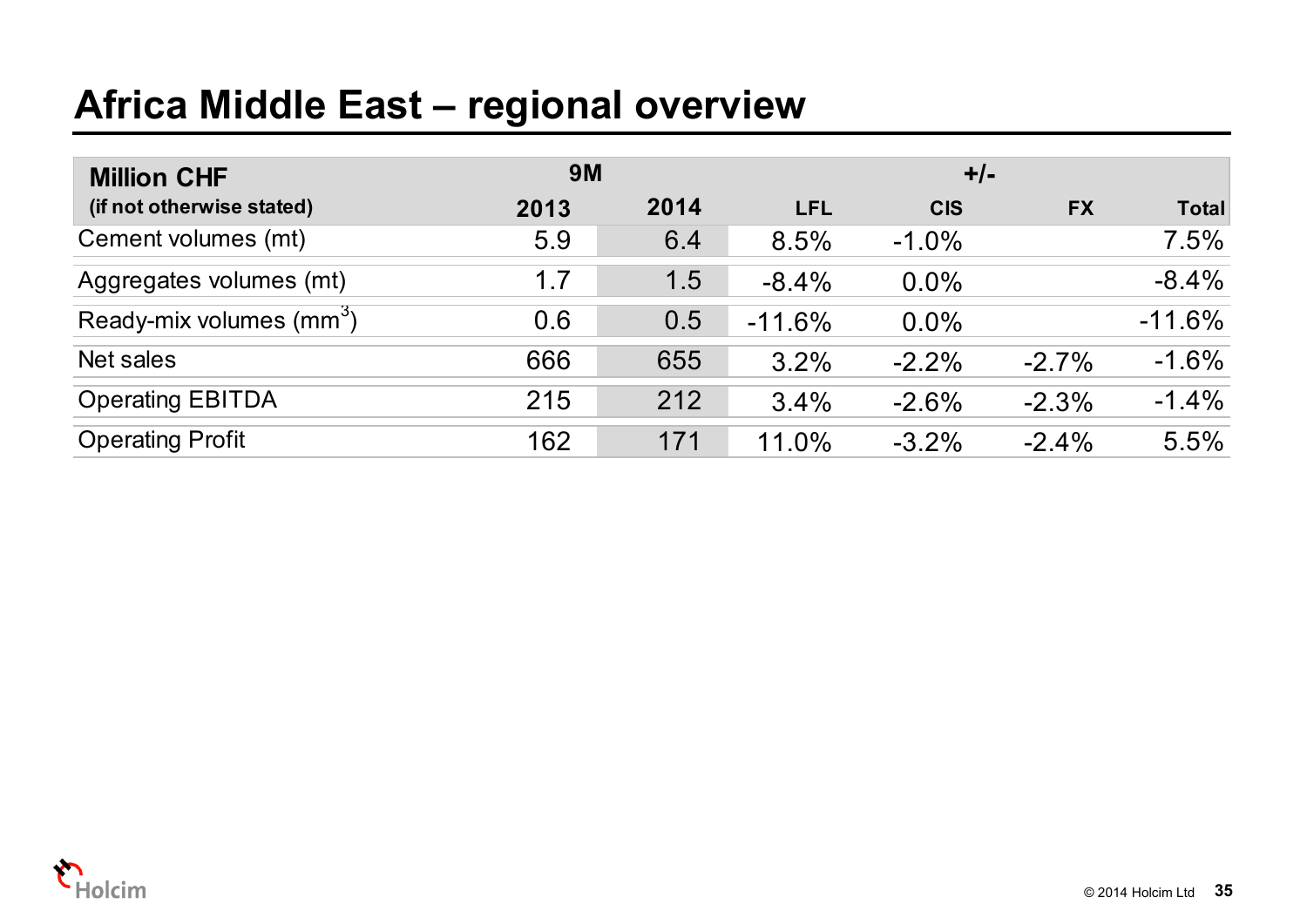|                           | <b>Domestic cement prices</b>        | <b>Domestic clinker and</b><br>cement volumes |
|---------------------------|--------------------------------------|-----------------------------------------------|
|                           | $\triangle$ 9M 13 / 9M 14 $^{\star}$ | $\triangle$ 9M 13 / 9M 14                     |
| Asia Pacific <sup>1</sup> | 3.5%                                 | 2.6%                                          |
| India                     | 4.6%                                 | 1.9%                                          |
| Sri Lanka                 | $-2.7%$                              | 1.6%                                          |
| <b>Bangladesh</b>         | $-2.8%$                              | 6.9%                                          |
| Vietnam                   | 1.3%                                 | 0.2%                                          |
| Malaysia                  | 8.5%                                 | $-4.0\%$                                      |
| Indonesia                 | 3.5%                                 | 4.3%                                          |
| <b>Philippines</b>        | 1.0%                                 | 13.0%                                         |
| Australia                 | $-3.5%$                              | $3.2\%$ <sup>2</sup>                          |
| New Zealand               | $-2.6%$                              | 6.4%                                          |

 $*$  If not otherwise indicated calculation based on local currencies  $1$  Weighted average like-for-like

2 Adjusted for sale of 25% in Cement Australia as of March 28, 2013

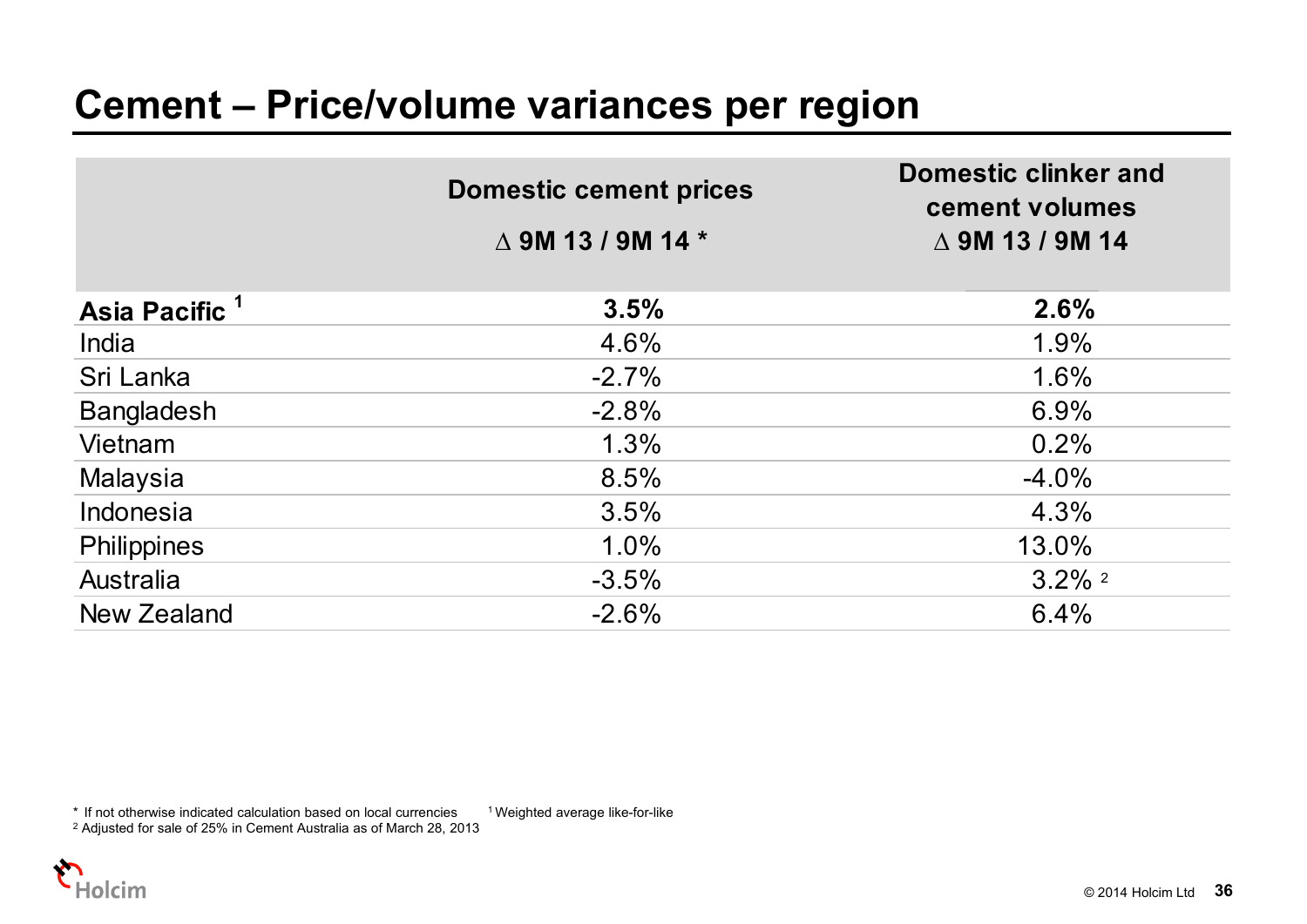|                            | <b>Domestic cement prices</b> | <b>Domestic clinker and</b><br>cement volumes |
|----------------------------|-------------------------------|-----------------------------------------------|
|                            | $\triangle$ 9M 13 / 9M 14 $*$ | $\triangle$ 9M 13 / 9M 14                     |
| Latin America <sup>1</sup> | 6.6%                          | $-1.4\%$ 3                                    |
| <b>Mexico</b>              | 1.0%                          | 2.1%                                          |
| El Salvador                | $-2.0\%$ <sup>2</sup>         | $-5.7\%$                                      |
| <b>Costa Rica</b>          | 7.8%                          | 3.0%                                          |
| Nicaragua                  | $2.4\%$ <sup>2</sup>          | 4.0%                                          |
| Colombia                   | $-4.1%$                       | 4.2%                                          |
| Ecuador                    | $2.6\%$ <sup>2</sup>          | $-5.0\%$                                      |
| <b>Brazil</b>              | $-4.4%$                       | 3.6%                                          |
| Chile $4$                  |                               |                                               |
| Argentina <sup>4</sup>     |                               |                                               |

\* If not otherwise indicated calculation based on local currencies and Weighted average like-for-like a 2 Calculation in USD<br><sup>3</sup> The percentage change like-for-like adjusted for internal trading volumes eliminated in "Corp

4 Locally not published yet

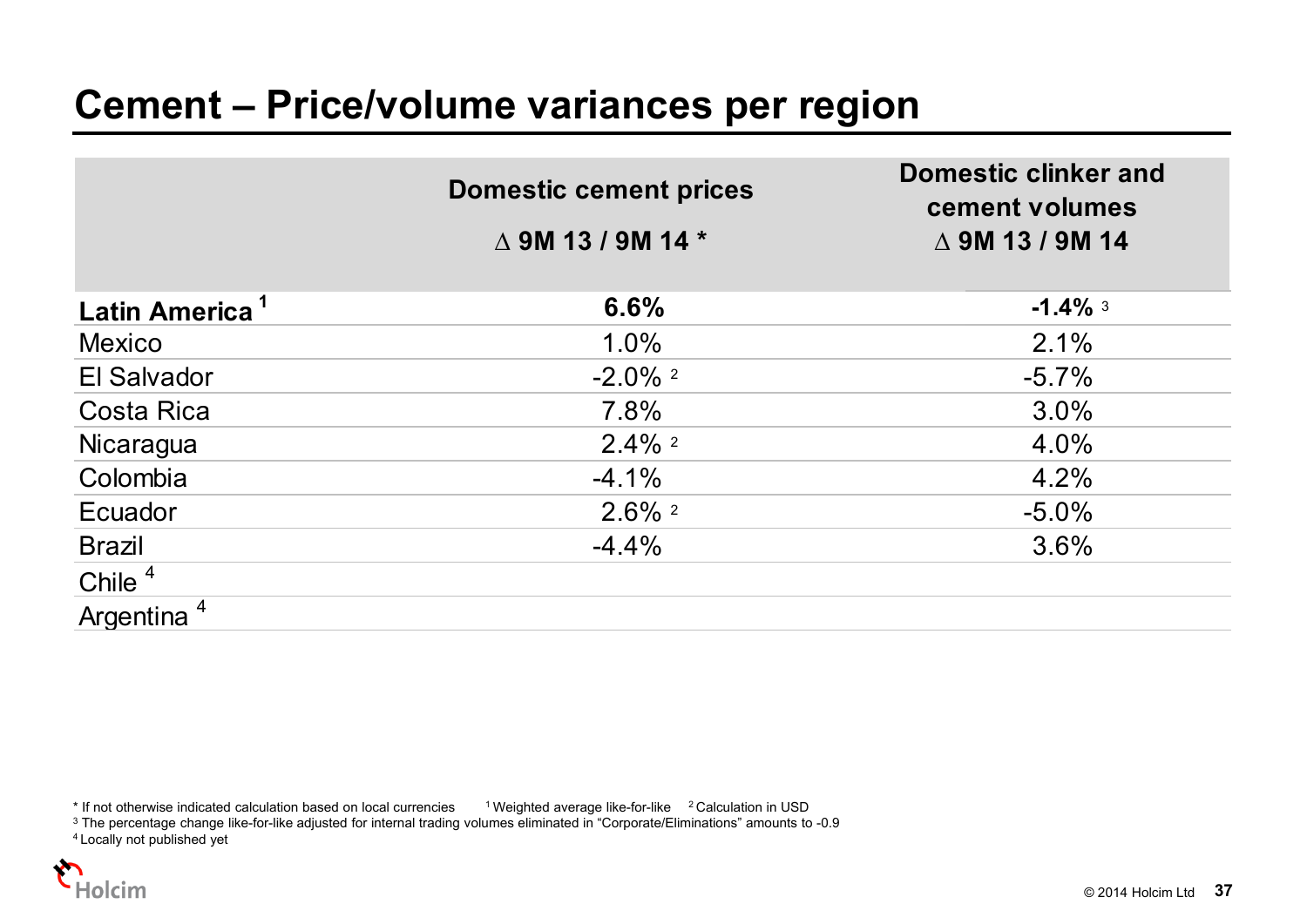|                        | <b>Domestic cement prices</b>        | <b>Domestic clinker and</b><br>cement volumes |
|------------------------|--------------------------------------|-----------------------------------------------|
|                        | $\triangle$ 9M 13 / 9M 14 $^{\star}$ | $\triangle$ 9M 13 / 9M 14                     |
|                        |                                      |                                               |
| Europe <sup>1</sup>    | $-2.7%$                              | 0.0%                                          |
| <b>Belgium</b>         | $-3.7%$                              | 13.8%                                         |
| France                 | $-4.1%$                              | 3.2%                                          |
| Germany                | $-0.9%$                              | 1.3%                                          |
| Switzerland            | $-7.8%$                              | $-0.9%$                                       |
| <b>Italy</b>           | $-5.4%$                              | $-18.2%$                                      |
| Hungary                | 2.3%                                 | 3.4%                                          |
| <b>Czech Republic</b>  | $-1.8%$                              | 5.3%                                          |
| <b>Slovak Republic</b> | 0.5%                                 | $-11.7%$                                      |
| Croatia                | $-1.8%$                              | $-9.2%$                                       |
| Romania                | $-1.1%$                              | 4.3%                                          |
| <b>Bulgaria</b>        | 1.1%                                 | 5.7%                                          |
| Serbia                 | $-0.2%$                              | $-5.4%$                                       |
| <b>Russia</b>          | $-1.6%$                              | 15.0%                                         |
| Azerbaijan             | $-2.9%$                              | $-22.3%$                                      |
| Spain                  | $-10.4%$                             | 4.6%                                          |

 $*$  If not otherwise indicated calculation based on local currencies  $1$  Weighted average like-for-like

.<br>Holcim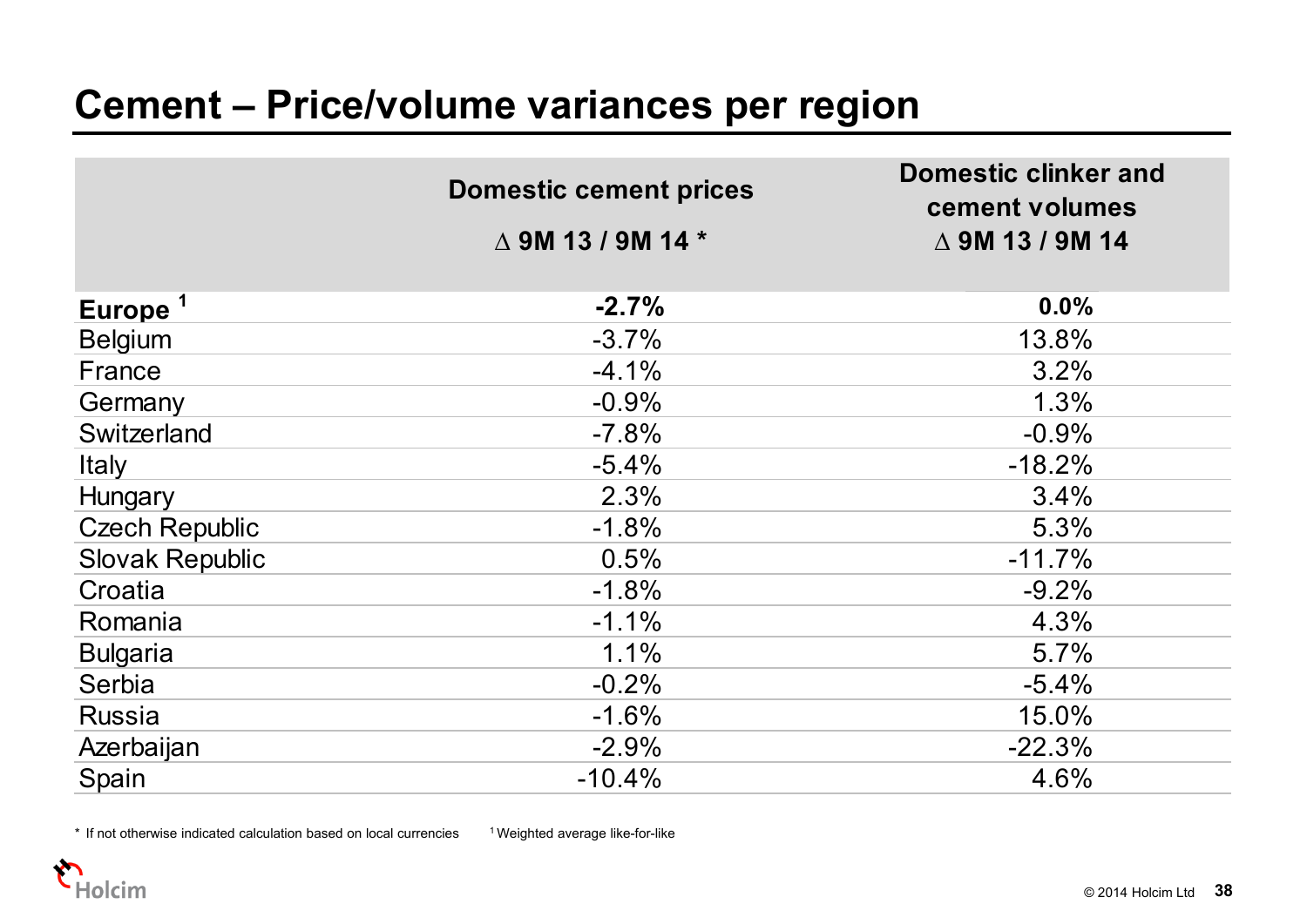|                                 | <b>Domestic cement prices</b> | <b>Domestic clinker and</b><br>cement volumes |
|---------------------------------|-------------------------------|-----------------------------------------------|
|                                 | $\triangle$ 9M 13 / 9M 14 $*$ | $\triangle$ 9M 13 / 9M 14                     |
| North America <sup>1</sup>      | 2.6%                          | 10.2%                                         |
| Canada                          | $-1.7\%$                      | 0.7%                                          |
| <b>USA</b>                      | 4.7%                          | 12.3%                                         |
| Africa Middle East <sup>1</sup> | $-4.0%$                       | 8.5%                                          |
| Morocco <sup>2</sup>            |                               |                                               |
| Lebanon $^2$                    |                               |                                               |
| Réunion                         | $0.8\%$ <sup>3</sup>          | 2.5%                                          |
| <b>Ivory Coast</b>              | $-16.5\%$ <sup>3</sup>        | $-4.5%$                                       |
| Guinea                          | $-3.8%$                       | $-14.1%$                                      |
| <b>Group</b>                    | 2.5%                          | 2.1%                                          |

\* If not otherwise indicated calculation based on local currencies 1 Weighted average like-for-like

 $2$  Locally not published yet  $3$  Calculation in EUR

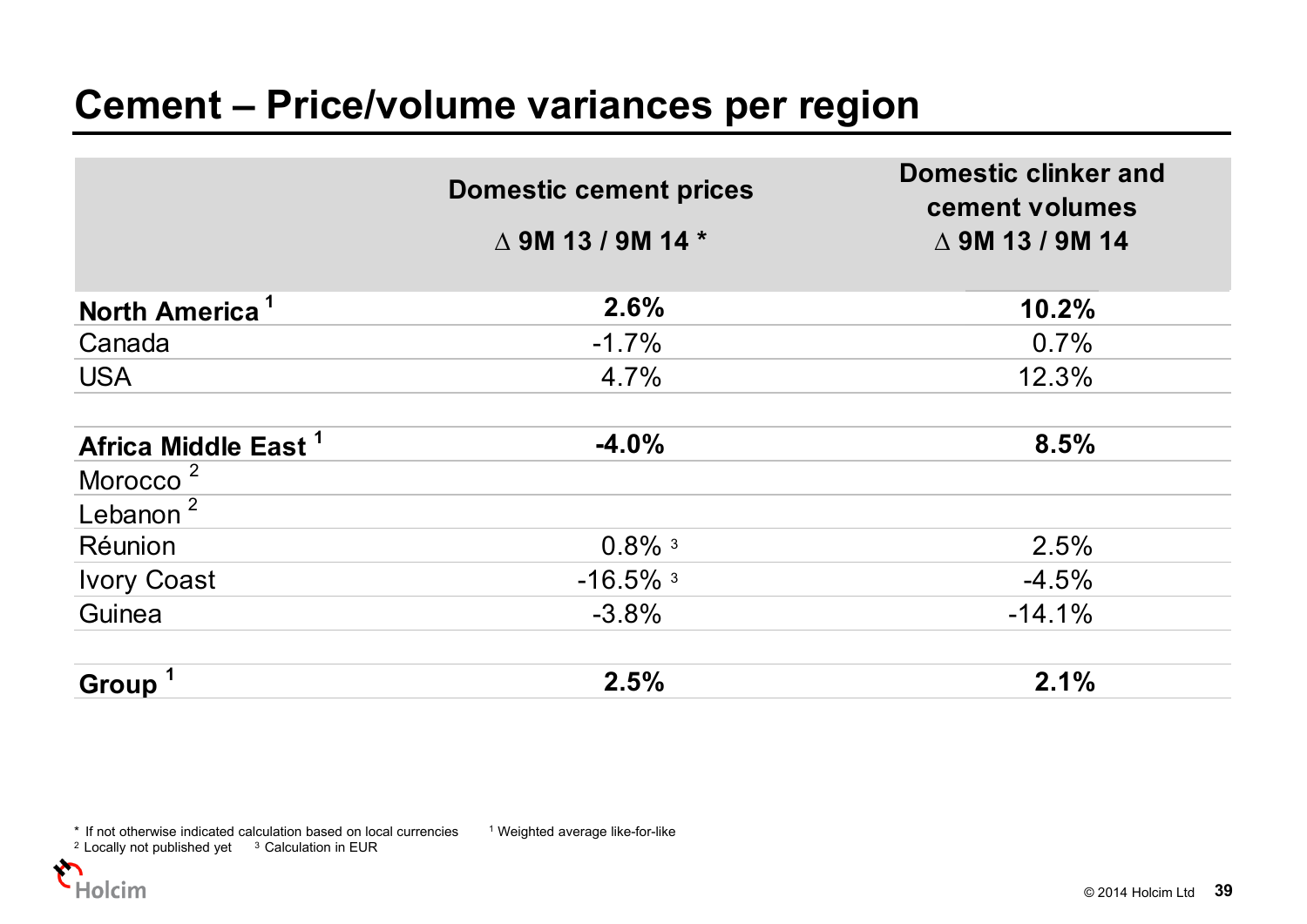#### **Aggregates – Price/volume variances per region**

|                            | <b>Domestic aggregates</b><br>prices<br>$\triangle$ 9M 13 / 9M 14 $*$ | <b>Domestic aggregates</b><br>volumes<br>$\triangle$ 9M 13 / 9M 14 |
|----------------------------|-----------------------------------------------------------------------|--------------------------------------------------------------------|
| Asia Pacific <sup>1</sup>  | $-4.9%$                                                               | $-1.0%$                                                            |
| Indonesia                  | $-0.3%$                                                               | 4.1%                                                               |
| Australia                  | $-4.1\%$                                                              | $-2.5%$                                                            |
| Latin America <sup>1</sup> | 10.3%                                                                 | $-25.1%$                                                           |
| <b>Mexico</b>              | $-0.1%$                                                               | $-46.0\%$                                                          |
| <b>Brazil</b>              | $-0.7%$                                                               | $-11.7%$                                                           |
| Group <sup>1</sup>         | 2.7%                                                                  | $-0.4%$                                                            |

\* If not otherwise indicated calculation based on local currencies <sup>1</sup> Weighted average like-for-like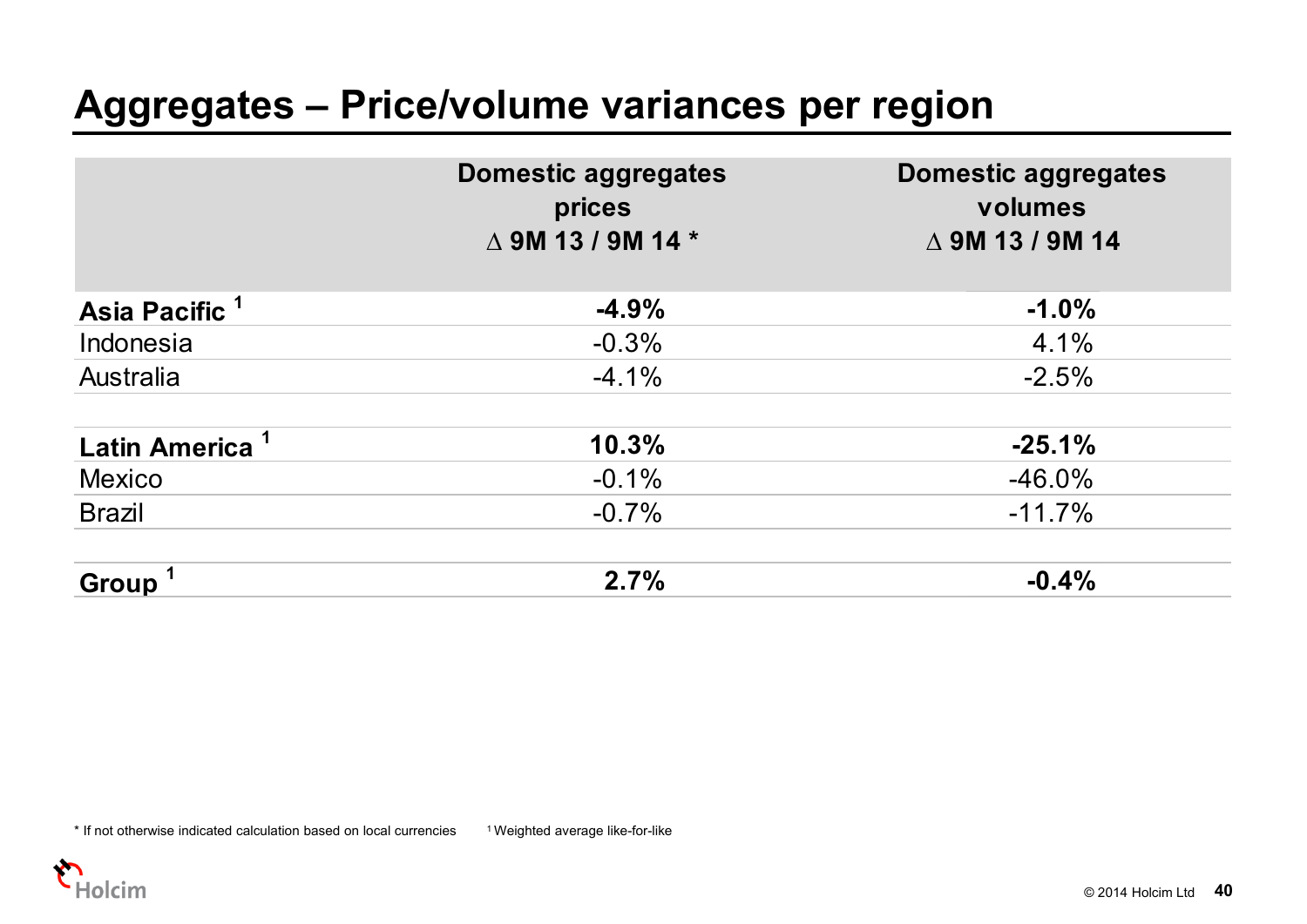### **Aggregates – Price/volume variances per region**

|                            | <b>Domestic aggregates</b><br>prices<br>$\triangle$ 9M 13 / 9M 14 $^{\star}$ | <b>Domestic aggregates</b><br>volumes<br>$\triangle$ 9M 13 / 9M 14 |
|----------------------------|------------------------------------------------------------------------------|--------------------------------------------------------------------|
| Europe <sup>1</sup>        | 5.3%                                                                         | $-1.4%$                                                            |
| <b>United Kingdom</b>      | 5.5%                                                                         | 4.9%                                                               |
| <b>Belgium</b>             | $-1.7%$                                                                      | $-5.1%$                                                            |
| France                     | 4.7%                                                                         | $-11.8%$                                                           |
| Germany                    | 2.0%                                                                         | 10.8%                                                              |
| Switzerland                | 1.6%                                                                         | $-5.3%$                                                            |
| Italy                      | 15.0%                                                                        | $-9.6%$                                                            |
| Romania                    | 17.7%                                                                        | $-13.5%$                                                           |
| <b>Bulgaria</b>            | 2.9%                                                                         | 3.6%                                                               |
| Spain                      | $-2.1%$                                                                      | $-3.0%$                                                            |
| North America <sup>1</sup> | 4.1%                                                                         | 8.5%                                                               |
| Canada                     | 3.0%                                                                         | 6.3%                                                               |
| <b>USA</b>                 | 5.5%                                                                         | 8.2%                                                               |

\* If not otherwise indicated calculation based on local currencies 1 Weighted average like-for-like

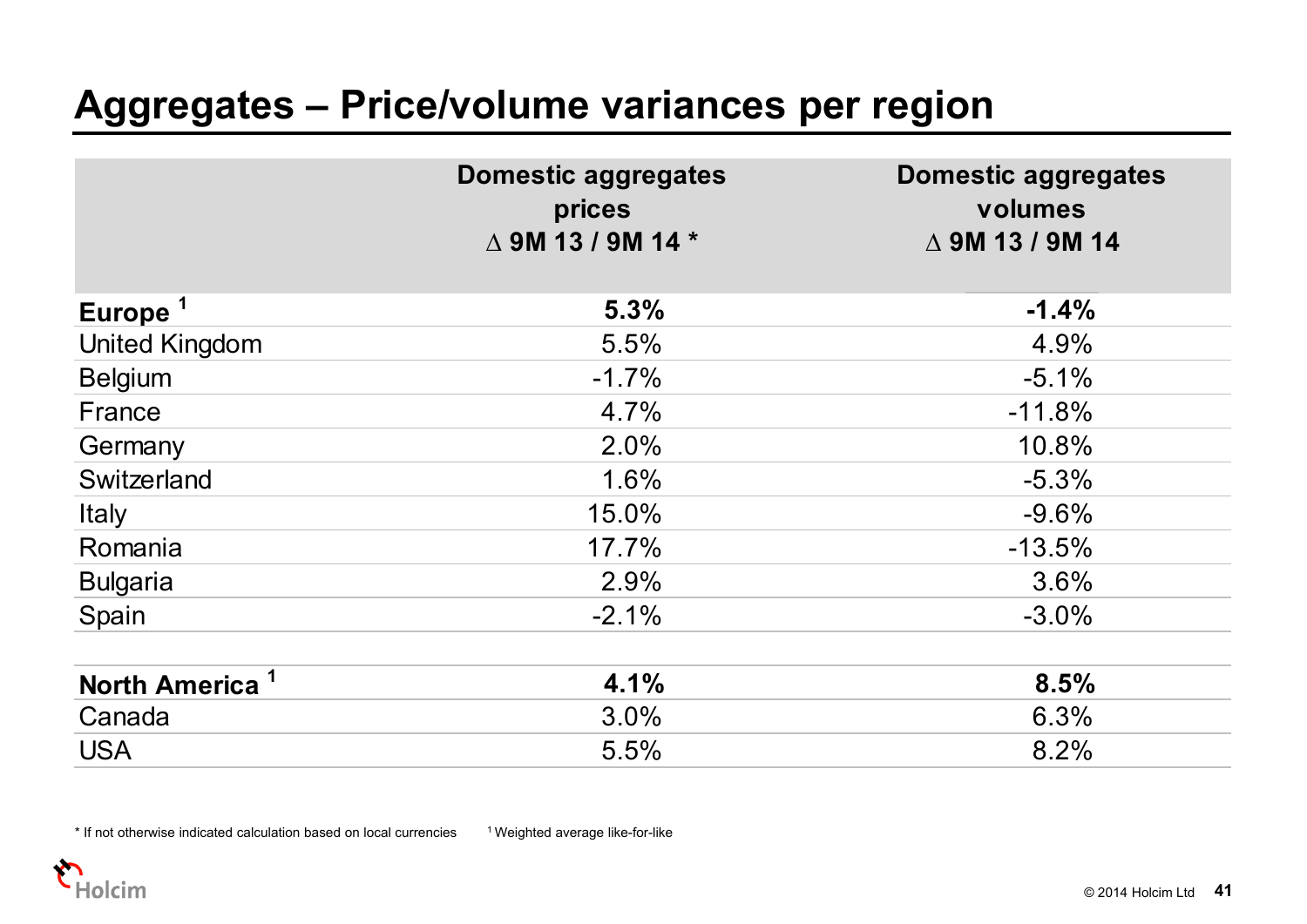#### Contact information

Corporate Communications Phone +41 58 858 87 10Fax +41 58 858 87 19communications@holcim.com

Investor RelationsPhone +41 58 858 87 87Fax +41 58 858 80 09investor.relations@holcim.com www.holcim.com/investors

Mailing list: www.holcim.com/subscribe

#### Event calendar

| November 18, 2014 | Investor Day in Zurich                                     |
|-------------------|------------------------------------------------------------|
| February 23, 2015 | Press and analyst conference on<br>annual results for 2014 |
| May 5, 2015       | Results for the first quarter 2015                         |

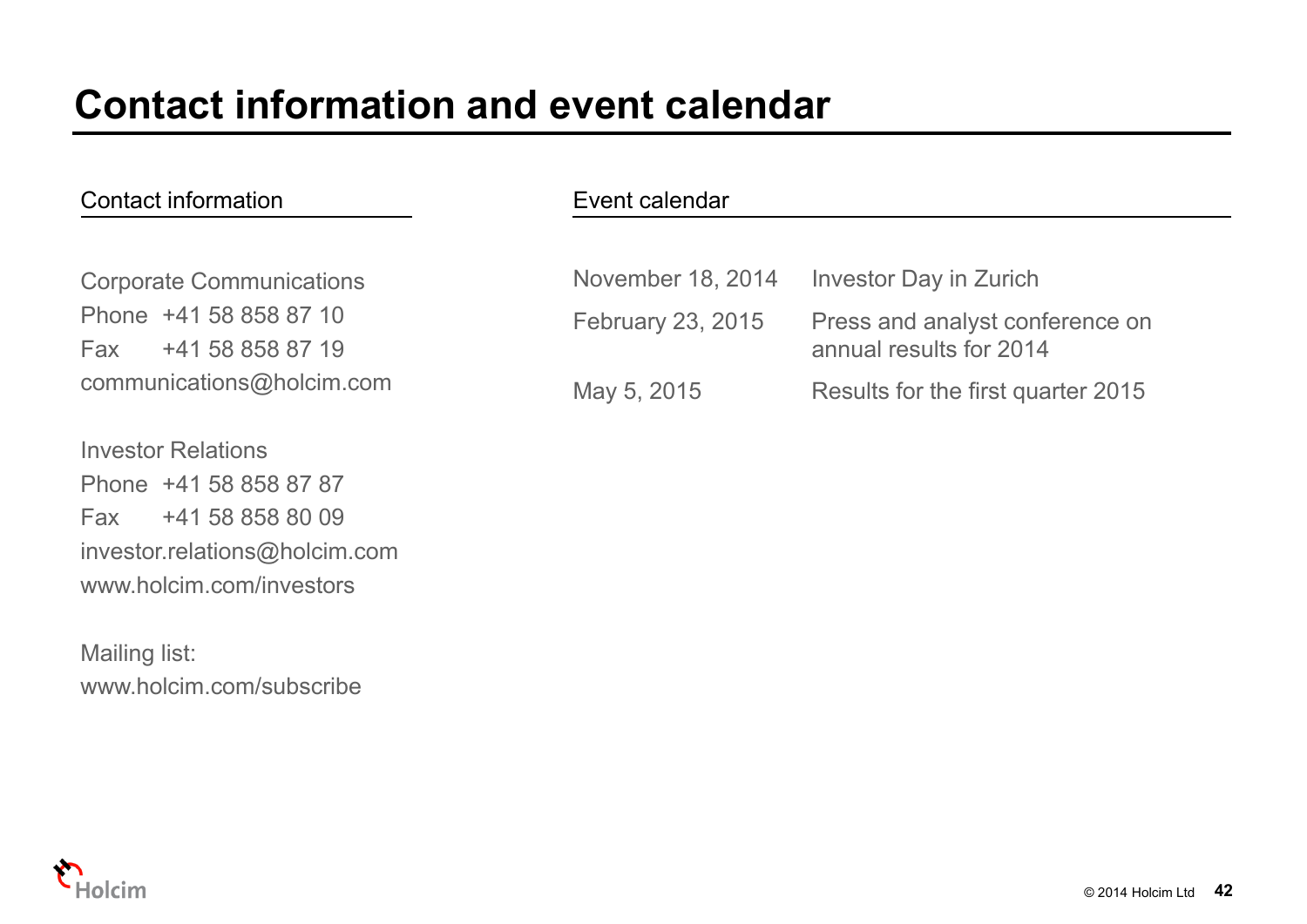Cautionary statement regarding forward-looking statements

This presentation may contain certain forward-looking statements relating to the Group's future business, development and economic performance.

Such statements may be subject to a number of risks, uncertainties and other important factors, such as but not limited to (1) competitive pressures; (2) legislative and regulatory developments; (3) global, macroeconomic and political trends; (4) fluctuations in currency exchange rates and general financial market conditions; (5) delay or inability in obtaining approvals from authorities; (6) technical developments; (7) litigation; (8) adverse publicity and news coverage, which could cause actual development and results to differ materially from the statements made in this presentation. Holcim assumes no obligation to update or alter forward-looking statements whether as a result of new information, future events or otherwise.